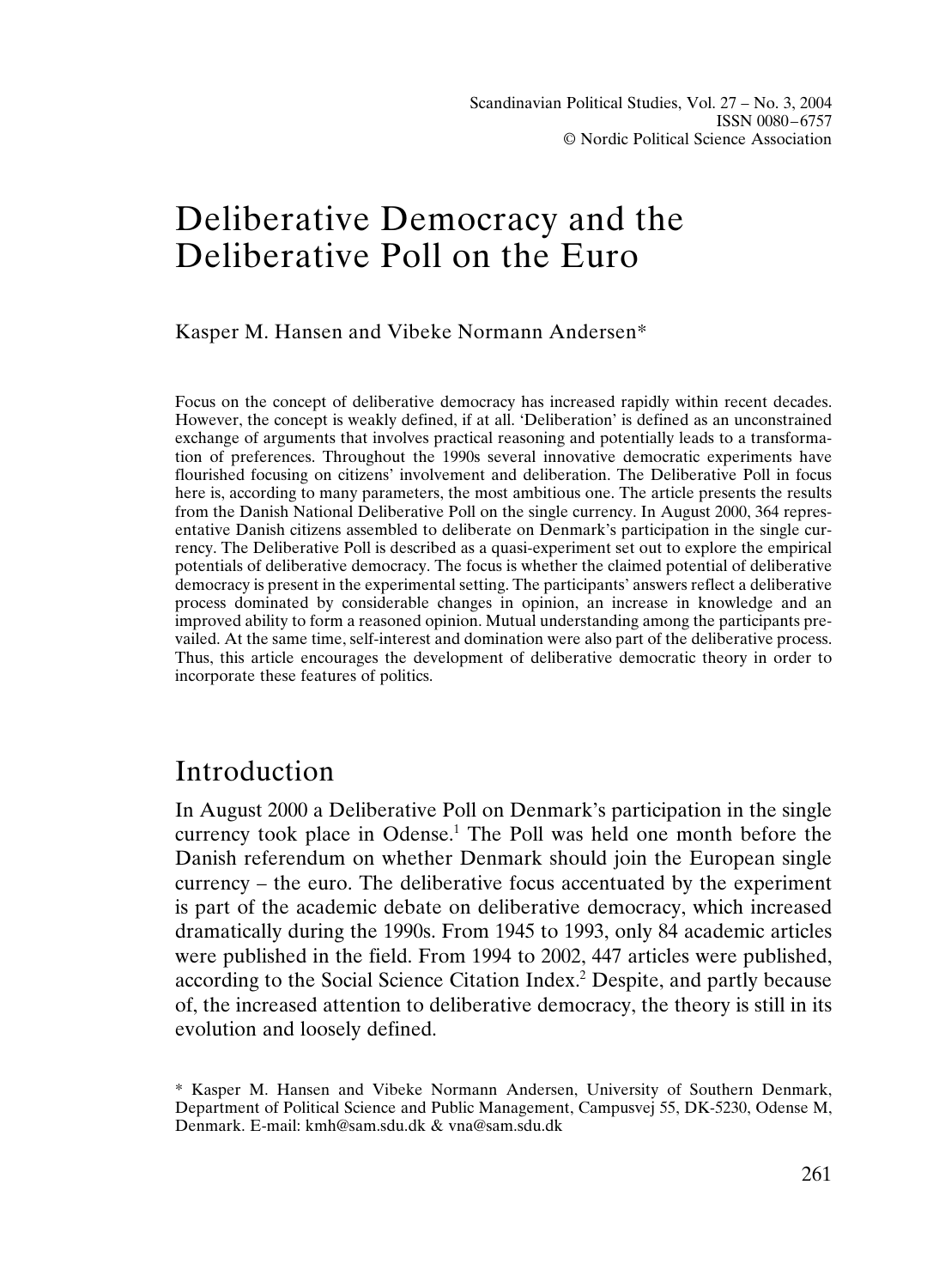First, the article identifies several potentials adding deliberation to the political process. Second, the article evaluates the claimed potentials of deliberation in the context of the Danish Deliberative Poll on the euro. The experiment brought together a representative sample of citizens to deliberate with each other, leading politicians and experts. Four times throughout the experiment, the participants' opinions were polled. The methodological setting of the Deliberative Poll makes it possible to evaluate the effect of information and deliberation when ordinary citizens are given the opportunity to engage in highly complex political issues.

## Democratic Theory on a 'Deliberative Turn'

Deliberation has always been a central feature of democracy. As early as in ancient Athens, deliberation was looked upon as a feature of the political process (Hansen 1991). Since then, prominent political thinkers such as John Stuart Mill, Jean-Jacques Rousseau and John Dewey have discussed the concept, although from various perspectives and with different emphasis. The rediscovery of deliberation within the past decade among democracy theorists has shifted the rather entrenched debate between liberal and republican approaches to democracy to an academic debate allowing for several democratic theorists' approaches to democracy to seek common grounds for their arguments (e.g. Rawls 1993; Habermas 1996). Some also draw attention to innovative deliberative democratic practices (e.g. Fishkin 1991). As opposed to participatory democracy (e.g. Pateman 1970; MacPherson 1977; Mansbridge 1983; Barber 1984), participation in deliberative democracy is mainly emphasized as a means to encourage more deliberation in the different stages of public decision making and not as a goal in itself (Englund 2000; Hansen 2004).

Agreement on what deliberative democracy is cannot be found in the literature and, as a theory, it is still in its evolution and weakly defined. Many definitions of 'deliberation' have been advanced, reflecting various focuses of deliberative democracy. A relatively broad definition adopts 'deliberation' as 'an unconstrained exchange of arguments that involves practical reasoning and always potentially leads to a transformation of preferences' (Cooke 2000, 948). However, it seems a paradox and a contradiction to include 'always' and 'potentially' in the same definition. Second, since a deliberative process just as easily can lead to a reinforcement of initial preferences, 'always' should be excluded from the definition of deliberation.

The definition of deliberation emphasizes what seem to be common grounds for deliberative democrats, that is, practical reasoning through the exchange of arguments as a defining part of the deliberative process. Through practical reasoning deliberators potentially learn not only about their own preferences but also about the preferences of others. This process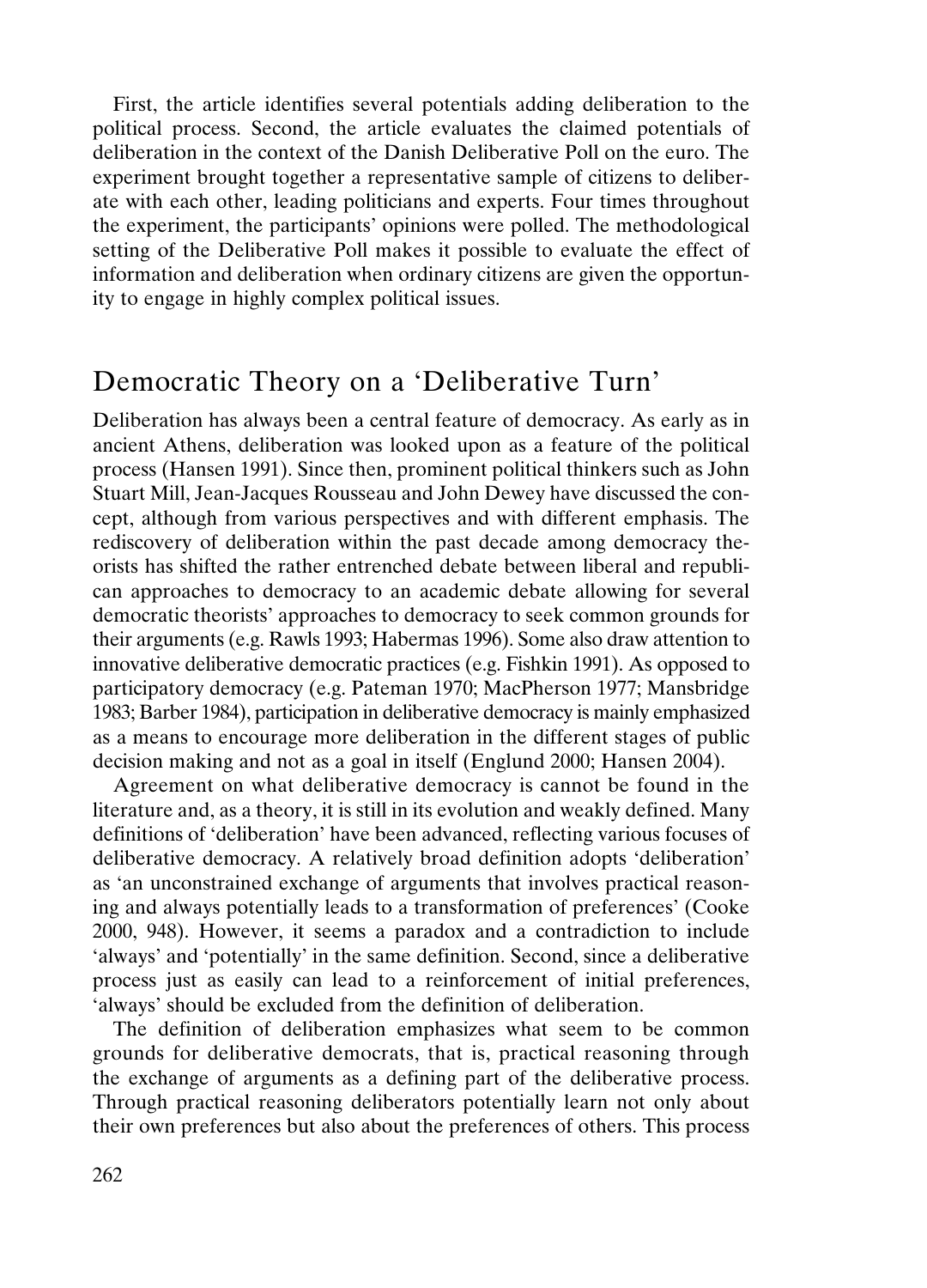can allow for the transformation of preferences. Practical reasoning through the exchange of arguments enables the creating of mutual understanding as the potential outcome of deliberation. Inspired by John Rawls (1993), Amy Gutmann and Dennis Thompson (1996, 52–53) refer to mutual understanding as reciprocity, that is 'the capacity to seek fair terms of social cooperation for their own sake'. Thus, the process of deliberation in itself is important in order to understand the normative idea of deliberative democracy. The justification of deliberative democracy is partly based on what is considered mutually accepted by others, meaning that deliberators must be responsive to others during deliberation, and partly on citizens' experience of fairness in the deliberative process. Deliberation aspires to reach a political reasoning that is mutually justifiable based on citizens' continuous seeking of fair terms of cooperation among equals, and encouraging them to continue the deliberation (Gutmann & Thompson 1996; Bohman 1996, 32). At the same time, each citizen is accountable to objections raised by other citizens and answerable to demands from other citizens to recognize other citizens' concerns as well (Bohman 1996; 1999, 185). During deliberation the citizen is forced to think of what would count as good reasons for others involved in the process (Benhabib 1996, 71–72); that is, to appeal to reasons that fellow citizens in the specific context of deliberation can share. The transformation of preferences relates to the mutual acceptance of the concerns of other citizens. Deliberation may induce a shared preference structure and, thus, a shared sense of the problem being deliberated (Fishkin & Laslett 2003, 3). In this way, the preference structure of a deliberative process can be seen as coherent, consistent and stable because it balances what is considered mutually acceptable both in relation to mutual respect and understanding among the citizens and in relation to the experience of fairness in the deliberative process.

According to deliberative democrats, the unconstrained exchange of arguments involving practical reasoning underlines that citizens engaging in a deliberative process will be more reluctant to exchange arguments based on self-interest because these arguments will prove to be less convincing. Instead, citizens in a deliberative process will to a higher degree base their arguments on the common good and general principles because reasoning based on this line of argumentation will be more convincing to other citizens.

An unconstrained exchange of arguments implies that all participating citizens should have equal opportunity to express their opinions throughout the process. Opponents of deliberative democracy claim that deliberative processes are not equal processes, since participants capable of arguing on rational, measurable and objective grounds are favoured through these processes. Such participants are already over-represented in the political system (Phillips 1995; Young 1996, 122; Sanders 1997). Thus, it is important to meet this criticism by designing deliberative arenas that do not compromise the notion of 'effective participation' (Dahl 1989) and do allow different types of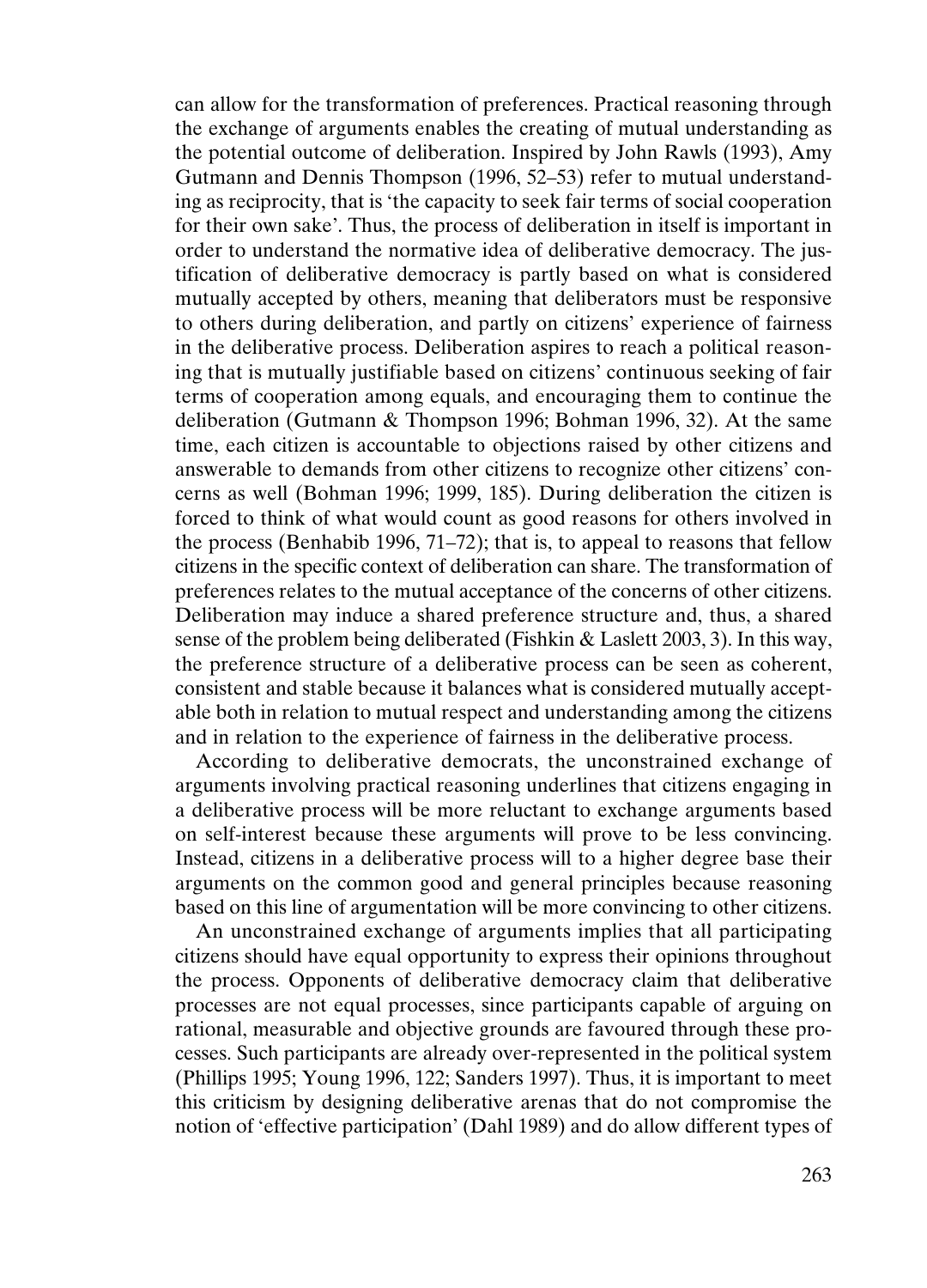arguments to be put forward. On the other hand, some may argue that it is an advantage to the deliberative process that rational and objective arguments are favoured as opposed to arguments based on feelings and mainly subjective arguments. This is also pinpointed by the notion of the force of the better argument, since some reasons are better than others in the sense that they are more convincing by referring to the common good (Manin 1987). It is often argued that deliberation will strengthen procedural legitimacy only as long as opinions are backed with reason (Habermas 1996, 448; Rättilä 2000). Thus, advocates of deliberation may find themselves in a trade-off. On the one hand, it is claimed that if opinions are well argued and reasoned, stronger democratic legitimacy is gained. On the other hand, this process of deliberation may compromise political equality.

The above definition of deliberation makes it possible to address various elements of deliberative democracy and its justification. But it also makes it possible to deduce certain potential effects of deliberation in a political process. The purpose of deducing potentials or qualities of deliberation from the definition of deliberation is to use them as hypotheses in order to assess to what degree the Deliberative Poll on the euro fulfils the potentials of deliberation.

The potentials should be interpreted only as *potential* aspects or outcomes of a deliberative process, since not all reasons will necessarily be present features of a deliberative process. By relating the potential aspects of deliberation to an empirical setting, it is possible to distinguish between more and less deliberative processes, as in Robert A. Dahl's (1989) argument that democratic processes can be more or less democratic. In this respect, the normative theory engages in a necessary relation with empirical issues. If this was not the case, deliberative democracy would risk being placed in a situation of focusing on arbitrary principles and engaging in endless abstract debates (Held 1996, 304).

Four broad potentials of deliberation are summarized in Table 1. The potentials are based on Benhabib (1996), Elster (1998), Fearon (1998), Gargarella (1998), Aars and Offerdal (2000), Cooke (2000), Fishkin and Laslett (2003) and Hansen (2004).

The four potentials of deliberation are related to and dependent on each other. Some of them may even be overlapping and some even contradictory. However, each of them posits reasons why deliberation should be a desired part of a political process. In the following, the four potentials of deliberation will be explored and elaborated by analysing the Danish Deliberative Poll on the

Table 1. Potentials of a Deliberative Process

| Formation of coherent, stable and consistent preferences          |  |
|-------------------------------------------------------------------|--|
| Educating citizens                                                |  |
| Increasing mutual understanding                                   |  |
| Minimizing the use of arguments referring to narrow self-interest |  |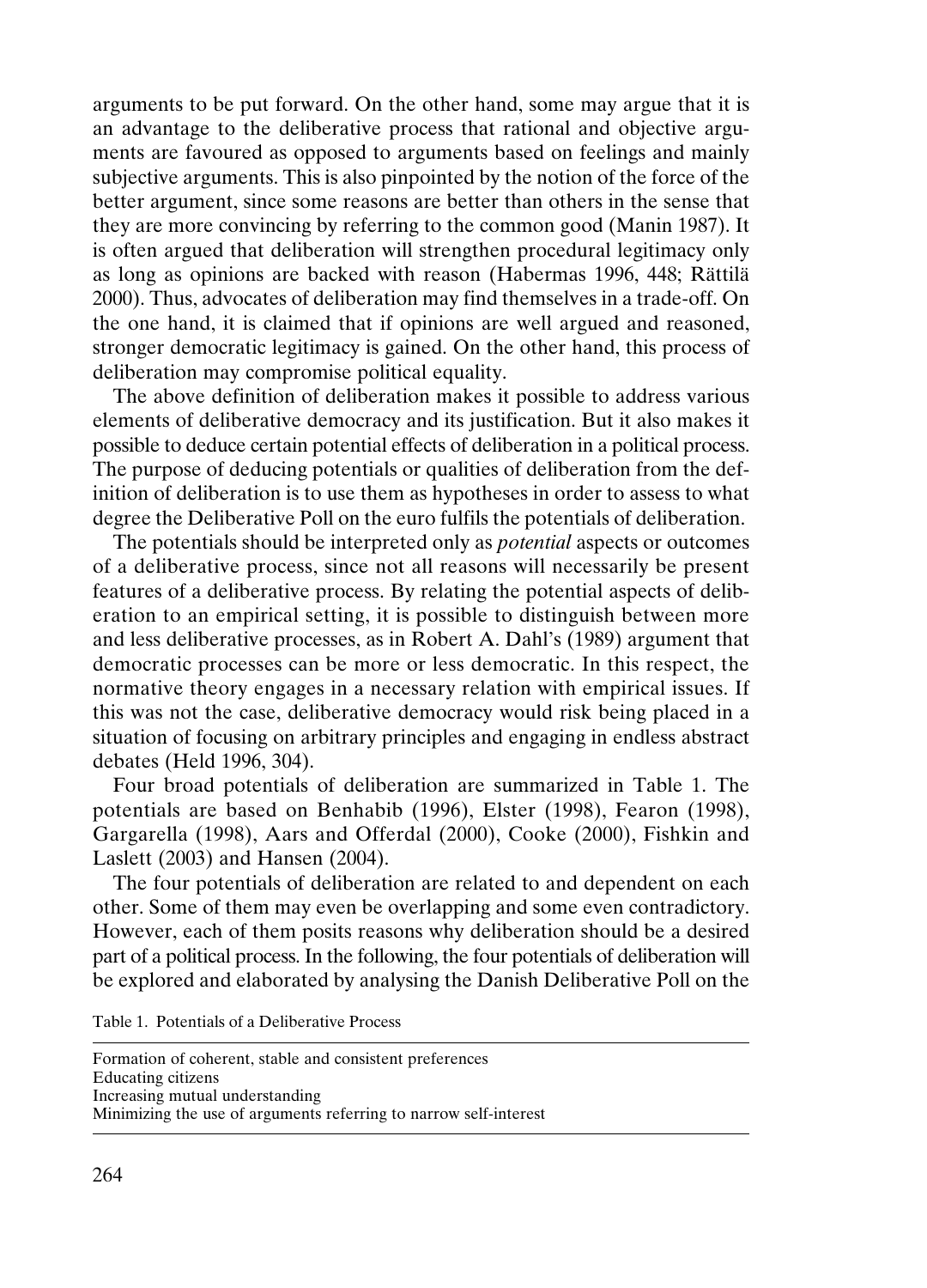euro. Focus is put on the effects of deliberation at the individual level. Before presenting the empirical findings from the Deliberative Poll, we will describe and discuss the experiment, its context and the methodological innovations.

## The Deliberative Poll and Its Context

Any democratic system is founded on a number of different channels through which citizens can express their views. During the past decade, a number of methods for involving citizens and making their voices known to the political elite have been advanced. As opposed to more formalized channels of representative democracy (e.g. referendums), these supplementing arenas are *ad hoc* and non-institutionalized, deal with a limited agenda of issues, and are independent of the electoral procedure and primarily organized by someone other than the citizens themselves. A Deliberative Poll is one among these methods and is according to many parameters the most ambitious one.<sup>3</sup> In the normative debate on deliberative democracy the need to create supplementary – not alternative – arenas for public deliberation has often been emphasized (e.g. Bohman 1996; Gutmann & Thompson 1996). A Deliberative Poll can be seen as a supplementary arena for political participation. Hence, a Deliberative Poll does not create a decision-making body but an arena for communicating reflective reasons and post-deliberative opinions of the participants to the established political system and to the public. A Deliberative Poll used in a deciding manner, and thus partly replacing or at least challenging other decision-making bodies, would compromise the notion of accountability as defined by representative democracy, in which the focus is on how elected officials are given a mandate to govern and are held accountable for their decisions through formal electoral procedures (Pitkin 1967; Hansen & Pedersen 2001). However, the consequence is that the outcome of a Deliberative Poll ought not to be binding for non-participating citizens. Non-participating citizens cannot hold the participants accountable for the decisions made at a Deliberative Poll.

A Deliberative Poll is, on the one hand, a setting designed to enhance a particular dimension of democracy – that is, deliberation and allowing different experiences to be part of the political process through practical reasoning and exchange of viewpoints. On the other hand, a Deliberative Poll is a setting for studying processes of deliberation and opinion formation – that is, a quasi-experiment. A Deliberative Poll is based on a simple idea: bring together a representative group of people, let them deliberate with each other and with politicians and experts and poll their opinions before, during and after the process  $(t_0, t_1, t_2)$ . Thus, a Deliberative Poll combines the notion of political equality with the notion of deliberation: political equality in the form of a representative sample procedure, which resembles selection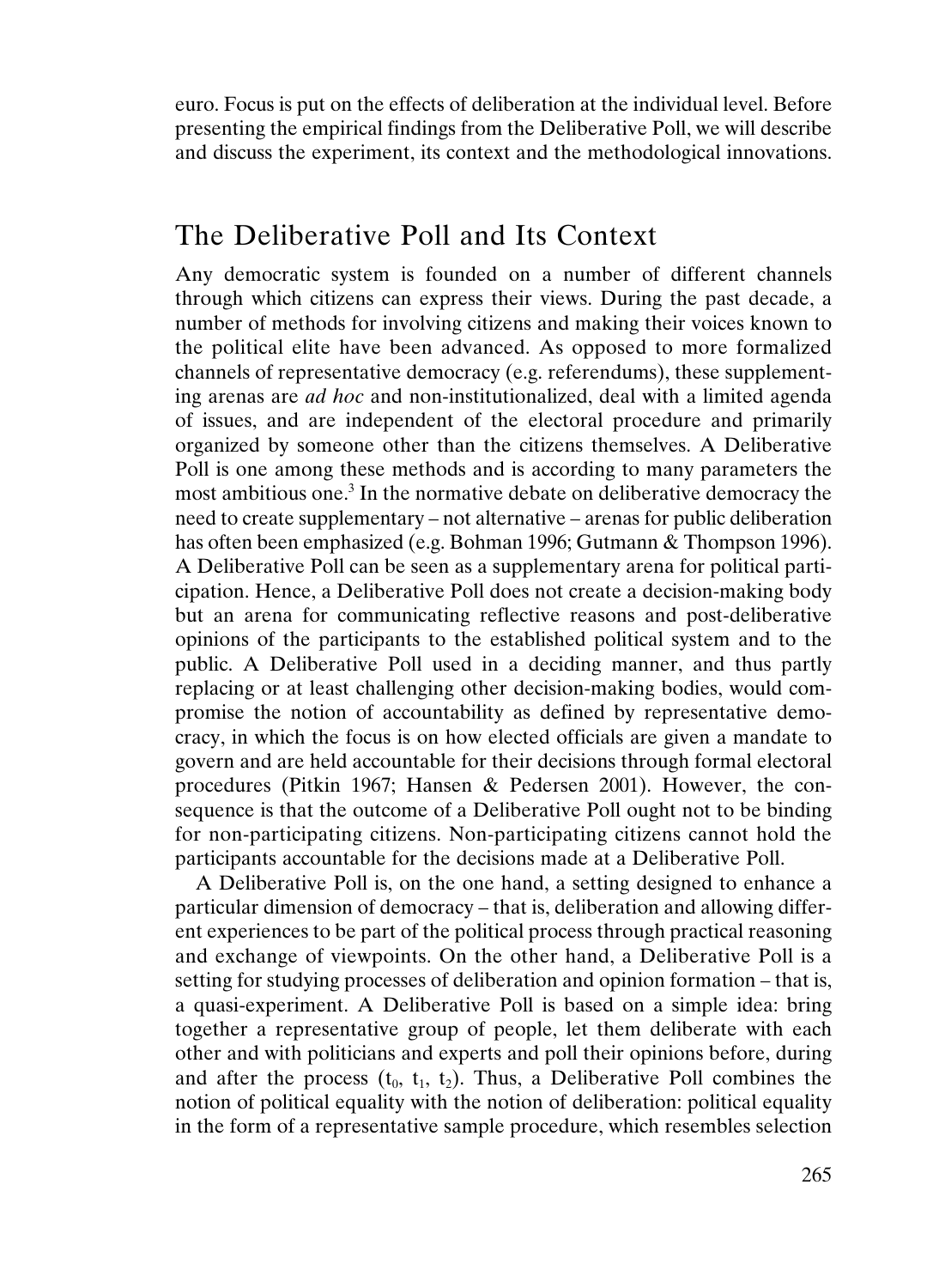by lot, since everyone has an equal change of being selected (Fishkin 1997; Manin 1997); and deliberation in the form of citizens being subjected to balanced information and intensive debate with other citizens, leading experts and politicians.

A representative sample of 364 Danish citizens participated in the Deliberative Poll on the euro. The method of Deliberative Polling was based on and inspired by James S. Fishkin's model of Deliberative Polling (1988; 1991; 1997). It was number eight of its kind in the world held on a national level. Owing to the Danish national referendum on the single currency one month after the Deliberative Poll, public awareness of the euro issue, and thus also of the Deliberative Poll, was high. This public awareness also placed the experiment in a context of a highly political and debated issue, the referendum on the single currency being the sixth Danish national referendum on European integration within the past thirty years. The issue of European integration has divided the Danish public as well as the political elite into two rather entrenched positions. The division on European integration is found (1) within the public, (2) within the elite and (3) between the public and the elite. This division was emphasized by the close race at the Danish referendum on the single currency. Fifty-three percent voted against Denmark joining the single currency. Many of the arguments for and against European integration presented in the political debates preceding the five previous referendums were also presented in the euro debate (Buch & Hansen 2002). Accordingly, the Danish public, which on several occasions has taken a stand on the issue, already knew most of the arguments concerning European integration. Thus, it was expected that the participants of the Deliberative Poll would have a strong position beforehand. Furthermore, it was expected that the participants in the Danish Deliberative Poll would be better informed on the issue in advance compared with participants in other Deliberative Polls. Finally, as the results of opinion polls before the Deliberative Poll and the previous referendums on European integration indicated, the population was divided into two almost equally sized groups either supporting or not supporting further European integration. Thus, the claimed potential of deliberative democracy was tested on a rather 'critical case'. If the claimed potential of deliberative democracy was justified in the Danish context, it would also be likely to be found in contexts with less entrenched lines of conflict.

The Deliberative Poll process was launched by interviewing a representative sample of citizens selected by simple random sampling  $(t_0)$ . At the same time, the respondents were invited to participate in a later event. At this event they were given the opportunity to discuss issues related to the EU and the euro with other participants, politicians and experts, including the Prime Minister, the Vice Prime Minister and all opposition party leaders represented in the Danish parliament. Before the event, the respondents who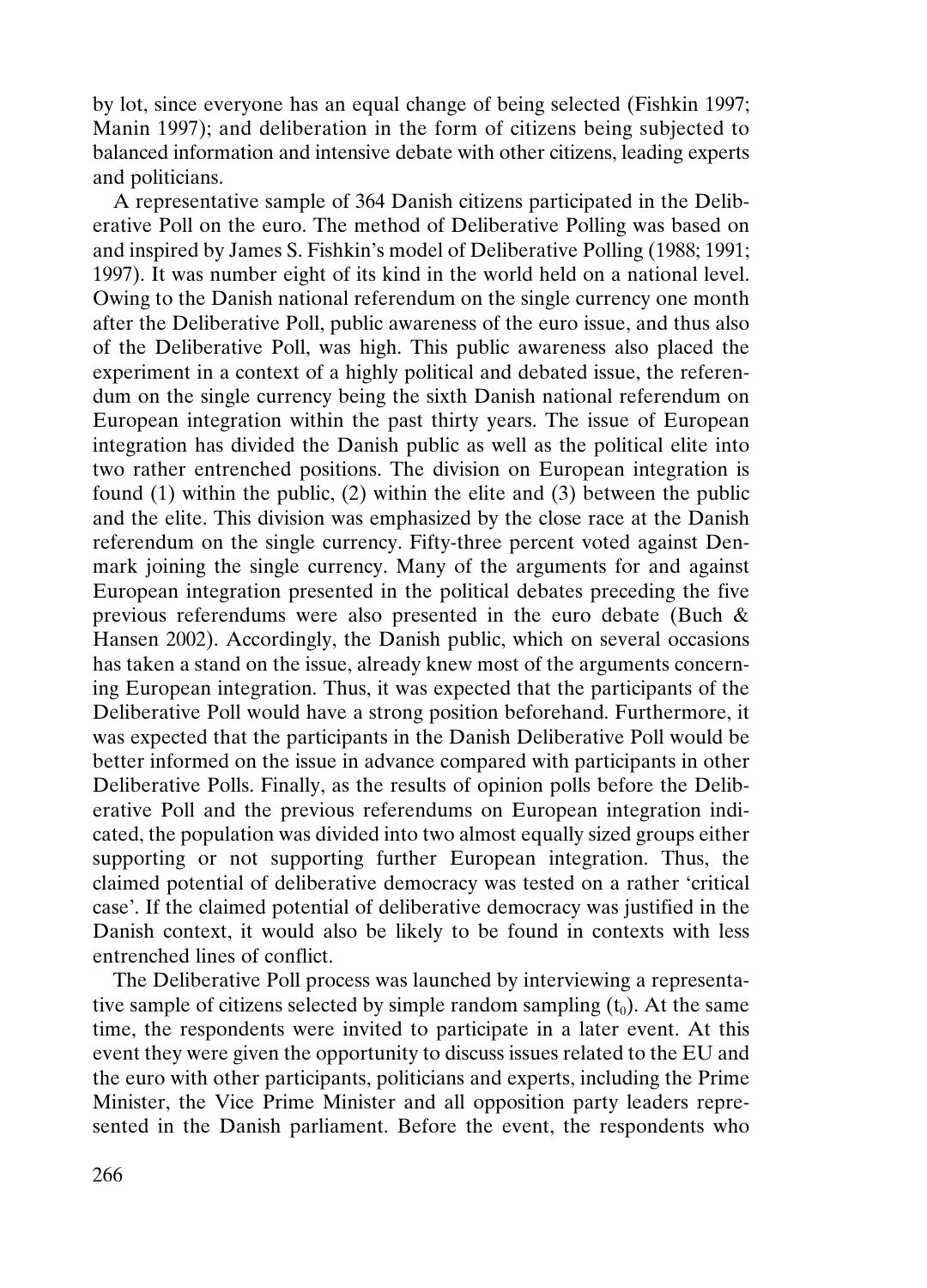|           |                                                       | Date                           | Number of<br>participants |
|-----------|-------------------------------------------------------|--------------------------------|---------------------------|
|           | Initially contacted for recruitment interview         |                                | 2,843                     |
| $t_0$     | Recruitment interview (telephone interview)           | 1–8 August                     | 1,702                     |
|           | Acceptance of participation in the Deliberative Poll  | 8 August                       | 732                       |
|           | Possibly                                              |                                | 526                       |
|           | Information folder on the event sent to participants  | $8-11$ August                  | 732                       |
|           | Second invitation by telephone                        | 16 August                      | 699                       |
|           | Yes                                                   |                                | 375                       |
|           | Possibly                                              |                                | 81                        |
|           | No.                                                   |                                | 243                       |
|           | Could not be reached                                  |                                | 33                        |
|           | Program and information material sent to participants | $14-18$ August                 | 489                       |
|           | Contacted by phone to confirm participation           | $17-22$ August                 | 489                       |
|           | Participants enrolled                                 | 22 August                      | 396                       |
|           | Tickets sent to participants                          | $21-25$ August                 |                           |
|           | Participants enrolled                                 | 25 August                      | 386                       |
| $t_1/t_2$ | Participants in the Deliberative Poll                 | $26-27$ August                 | 364                       |
| t,        | Participants re-interviewed (telephone interview)     | $27$ November –<br>16 December | 355                       |

Table 2. Recruitment to the Deliberative Poll on the Euro in 2000

*Note*: Television spots on the Deliberative Poll were shown daily on national Danish television the week before the Poll. The recruitment interviews  $(t_0)$  were conducted by PLS Rambøll Management by telephone. The response rate was 60 percent with seven callbacks. The sampling was done through simple random sampling on telephone numbers. At a later stage, the surveys will be available from Danish Data Archives.

accepted the invitation received information on the single currency. The information material was carefully prepared in order to balance all arguments on the issue. All campaigning political parties and movements were invited to comment on the information material before its publication. The event took place on a weekend during which the participants deliberated in small groups and in plenary sessions with politicians and experts. The small groups were randomly composed and consisted of 18–20 citizens. A moderator was assigned to each group. In order to provide the public with insights into the event, part of the plenary session and part of the group discussions of two groups were transmitted by national television.

The participants' opinions were polled through self-administered questionnaires at the beginning  $(t_1)$  and the end  $(t_2)$  of the event. The questions asked in  $t_1$  and  $t_2$  were to a large extent similar to the questions asked in  $t_0$ . However, they were supplemented with questions evaluating the information material  $(t_1)$  and the deliberation at the plenary session and in the small groups  $(t_2)$ . The recruitment process is shown in Table 2.

Several adjustments compared with Fishkin's model (Fishkin 1997) were applied to the Danish project. First, the participants were not offered an honorarium for participating; instead a gift was offered (approximate retail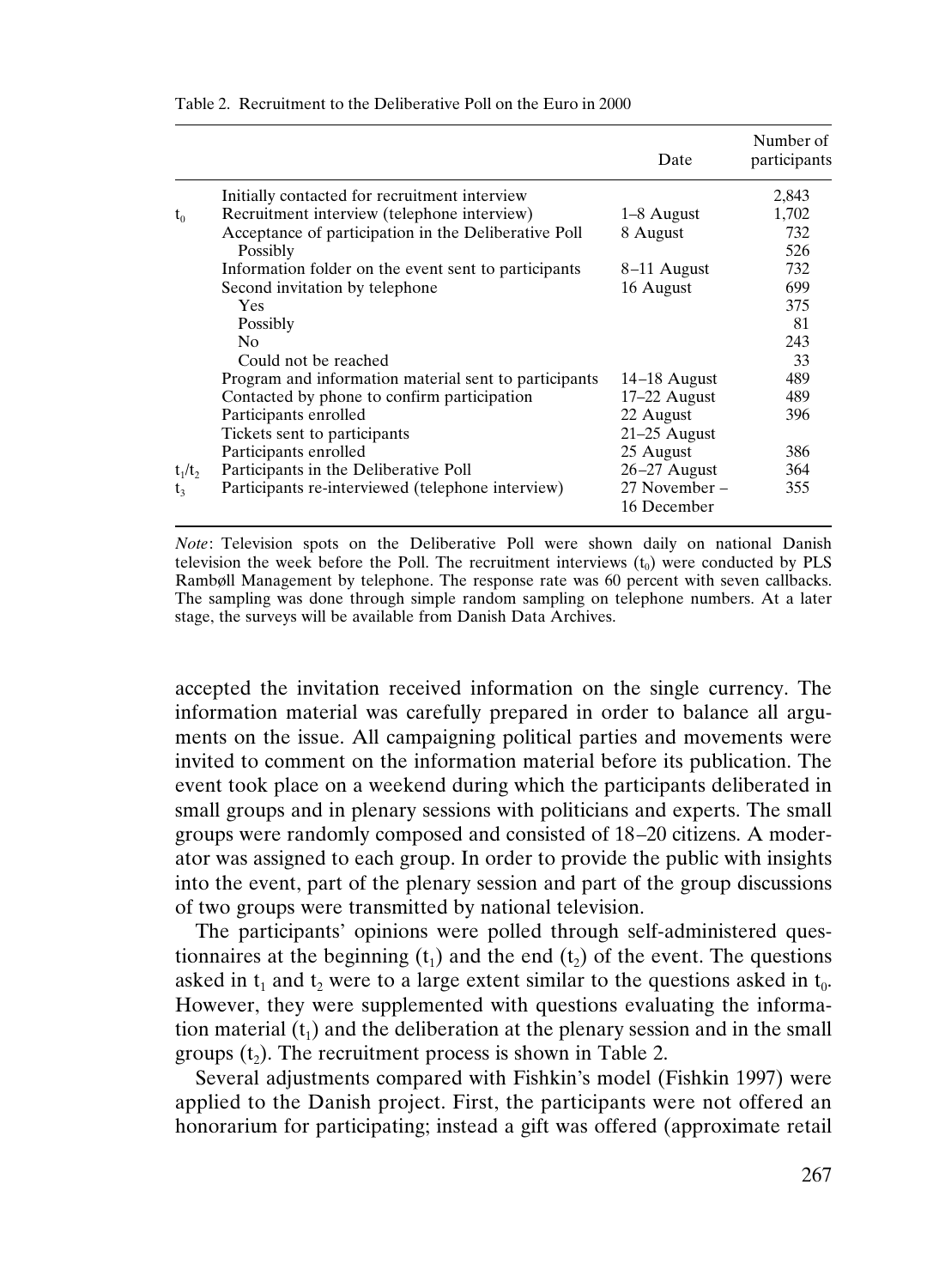value  $\epsilon$  60) and three travel vouchers were provided by lot (approximate retail value  $\epsilon$ 240 each). Second, the participants' opinions were polled four times ( $t_0$ ,  $t_1$ ,  $t_2$ ,  $t_3$ ) compared with twice  $(t_0 + t_2)$  as in most of Fishkin's projects.4 The adjustments made it possible to differentiate between the effect of the deliberation during the weekend and the effect ascribed to the time prior to the weekend, e.g. the participants' increased knowledge gained from the information material. It also became possible to study the long-term effects of participation in the event, since the opinions of the participants were polled again three months after the event  $(t<sub>3</sub>)$ . Finally, a representative control sample of citizens was surveyed simultaneously with the gathering of the 364 participants of the Deliberative Poll (24 August–3 September,  $N = 993$ ). The control sample allows us to assess the effect of deliberation and the effect of other factors such as, for instance, the public debate. In addition, more emphasis was put on the evaluation of the participatory and deliberative processes in the small groups in the Danish Poll. In contrast, Fishkin's focus (Fishkin 1997) has primarily been on the increase of knowledge and changes in attitudes among participants (Luskin et al. 2002). The adjustments of the method allowed a more thorough assessment of the process of deliberation and whether the claimed potentials of deliberative democracy were fulfilled in the Deliberative Poll on the euro.

The aim of the Deliberative Poll is not to allow the participants to act on behalf of the *demos*. Rather, it is to approximately mirror the *demos* in terms of sociodemographic characteristics and attitudes, thus bringing different social experiences into the deliberative process. The participants will, in this sense, mirror the *demos* at large before the deliberative process. As soon as the participants engage in the process, their opinions will start to mirror the specific process of deliberation and information set up in the quasi-experimental context and will differ from those of the population at large. In the Danish Deliberative Poll, the participants succeeded to a large extent in mirroring the Danish population (Table 3). However, even though there are strong resemblances between the electorate and the participants, self-selection procedures are inevitable, since participation is not mandatory. Of the 1,702 persons in the initial sample, 364 participated in the Deliberative Poll. The self-selection procedures were expected to create some bias, e.g. it is not surprising that the participants in the Deliberative Poll are more interested in politics than the general population measured by the total sample of the recruitment interview.<sup>5</sup> As emphasized by Heinz Eulau (1969, 101), 'The very fact of their having been elected or selected – having "elevated" through some mechanism of choice from one position into another – makes the "chosen" fundamentally different from their choosers'. However, the resemblance between the initial sample and the participants justifies the assumption that the participants are a relatively good reflection of the population at large. Nevertheless, the characteristics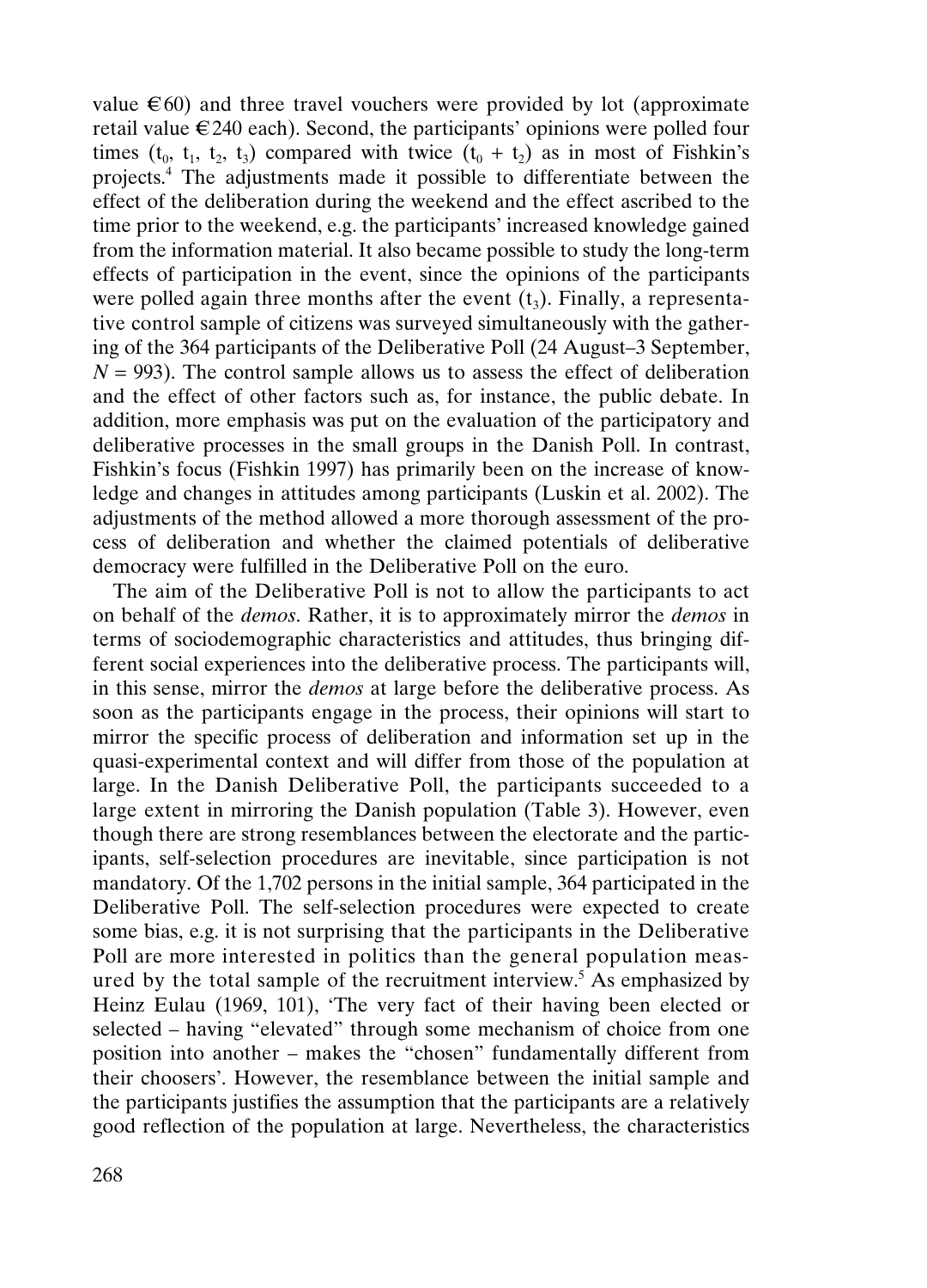|                                  |                            | Deliberative<br>Poll | Recruitment<br>survey |
|----------------------------------|----------------------------|----------------------|-----------------------|
| Gender*,**                       | Male                       | 58                   | 49                    |
|                                  | Female                     | 42                   | 51                    |
| $Age*$                           | $18-30$ years              | 17                   | 23                    |
|                                  | $31-40$ years              | 23                   | 20                    |
|                                  | $41-60$ years              | 41                   | 34                    |
|                                  | $61+$ years                | 19                   | 23                    |
| Education*                       | None                       | 2                    | 3                     |
|                                  | Lower secondary education  | 12                   | 17                    |
|                                  | Upper secondary education  | 51                   | 51                    |
|                                  | University degree          | 35                   | 29                    |
| Occupation                       | Self-employed              | 5                    | 4                     |
|                                  | Private employee           | 57                   | 58                    |
|                                  | Public employee            | 38                   | 38                    |
| Habitation                       | Rural area                 | 5                    | 5                     |
|                                  | $\leq$ 2,000 inhabitants   | 10                   | 10                    |
|                                  | $2,001-10,000$ inhabitants | 18                   | 21                    |
|                                  | $\geq$ 10,001 inhabitants  | 67                   | 64                    |
| Member of a political            | Yes                        | 10                   | 9                     |
| party or group?                  | N <sub>0</sub>             | 90                   | 91                    |
| Interest in politics (mean)**    | Index $(0-100)$            | 59                   | 50                    |
| Expected vote at the referendum* | Yes                        | 45                   | 39                    |
|                                  | N <sub>0</sub>             | 37                   | 37                    |
|                                  | Undecided                  | 18                   | 24                    |

Table 3. Characteristics of the Participants, Recruitment Interview  $(t_0)$  (percent)

*Note*: In the Deliberative Poll 364 people participated. The recruitment survey was representative of the Danish electorate. The recruitment survey  $(N = 1,702)$  is based on weighted data. <sup>\*</sup> The difference between the groups is significant at  $p < 0.05$  using a chi-square test for

independence.

\*\* The mean between the groups is significantly different at  $p < 0.05$  using a test comparing the mean (two-tailed test). Age shows no significant difference the if mean is compared.

relevant to be mirrored in a sample are always debatable and will change over time and between contexts (Hansen & Pedersen 2001).

Characterizing the Deliberative Poll as a quasi-experiment makes it a unique design attempting to recreate processes of political life, though controlling to some extent the information and deliberation. At the same time, the setting of the Deliberative Poll is artificial, since it deviates from realworld deliberative processes. People act differently when they are part of an experimental setting. In the methodological literature, this is referred to as the 'Hawthorne effect' (e.g. Ladd 1996). However, a Deliberative Poll intentionally creates a setting in which people get the opportunity to act according to deliberative principles. Thus, it is intended that the participants come to deviate from the population at large with regard to attitudes, knowledge and behaviour arising from the experimental setting. The 'artificial' setting is,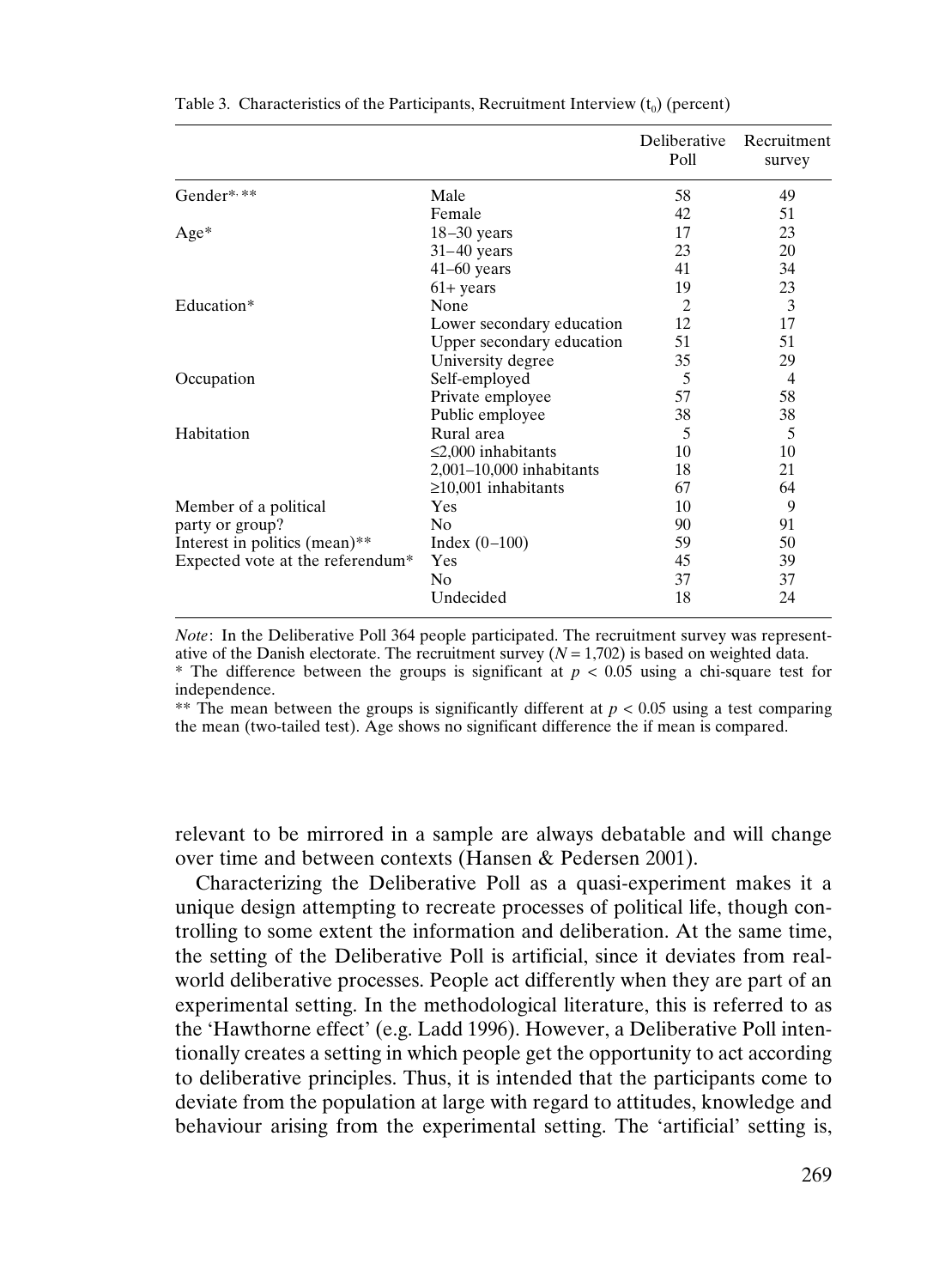accordingly, part of the experimental treatment (Merkel 1996). One effect is that internal validity is compromised, since total control of the treatment variable is lost (Campbell & Stanley 1963).

Now that we have described the method of Deliberative Polling, the context in which it was carried out and its implementation, the next section turns to the results of the Danish Deliberative Poll and the extent to which the experiment could be characterized as deliberative using the potentials of a deliberative process from Table 1 as a guideline.

## The Four Potentials of Deliberation in an Empirical Context

#### *Formation of Coherent, Consistent and Stable Preferences*

Deliberation involves an exchange of arguments. Different experiences, knowledge and opinions are brought together and shared among the participants of the deliberative process. This can lead to an upsurge of new ideas and, thus, to change in opinions. Second, when citizens are given the chance to engage in deliberation, they will, through this experience, be able to relate to the different consequences of a decision, leading to a more coherent and consistent opinion structure. Finally, a consistent opinion structure may be more resistant to impulses from the outside and, therefore, deliberation will lead to more stable opinions.

The public's interest in the Danish Deliberative Poll was focused on how the 364 participants would vote on the question of Denmark joining the single currency. Consequently, the Deliberative Poll was seen as part of the general debate on the euro before the actual referendum on 28 September 2000. Before participating in the Deliberative Poll  $(t_0)$ , 45 percent of the participants indicated that they would vote yes, 37 percent no and 18 percent did not take a stand. At the end of the Poll, 51 percent indicated they would vote yes, 40 percent no and only nine percent had not made up their minds. More people took a stand after participating in the Deliberative Poll. Figure 1 shows the voting intentions of the participants throughout the Deliberative Polling process.

As some participants changed their voting intentions more that once, Figure 1 overestimates the number of participants who changed their voting intentions. Actually, 23 percent of the participants changed between the categories at some time during  $t_0$ ,  $t_1$  and  $t_2$ .

To provide a comprehensive account of the underlying opinion fluctuations among the participants, Table 4 includes several key questions underlying voting intentions regarding the euro. The results support the idea that the participants form an opinion, since more participants took a stand by the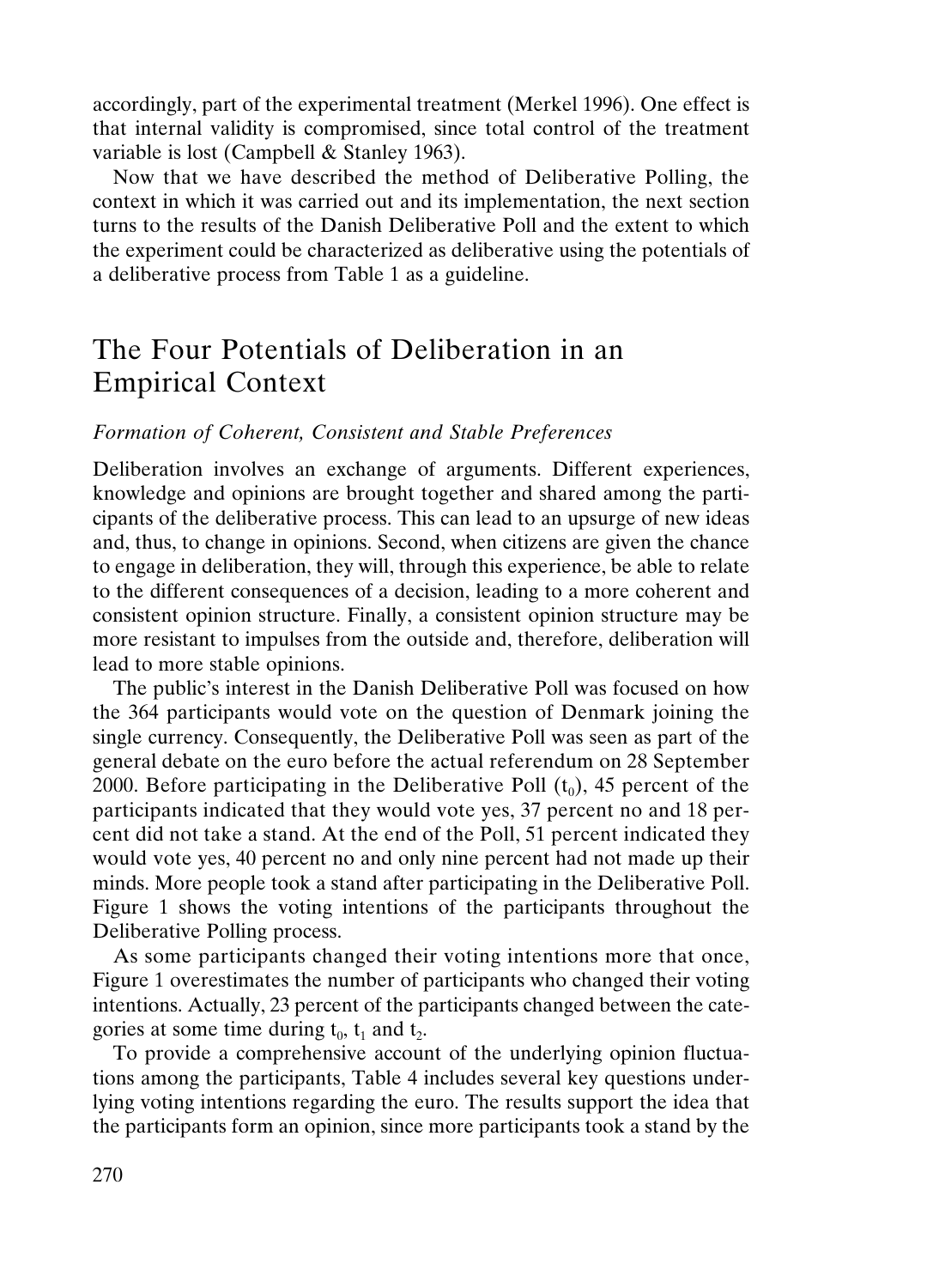

Figure 1. The Participants' Indicated Voting Intentions on the Euro Issue.

*Note*:  $N = 332$ , since only participants who answered the question in all rounds of questioning are included.

end of the Deliberative Poll  $(t_2)$  compared with the time of first contact  $(t_0)$ . Second, by the end of the Deliberative Poll more participants claimed that they somewhat agreed or disagreed rather than strongly agreed or disagreed on a number of issues related to the single currency. Both the time up to the Deliberative Poll  $(t_0-t_1)$  and the period during the Poll contributed to these effects  $(t_1-t_2)$ . Two interpretations of the changes in opinion structure are possible. According to the first interpretation, the participants form a more balanced view on the issues. Thus, the participants discovered that questions concerning the single currency and European integration in general are complex and many sided. As the participants incorporate more dimensions to their attitudes, somewhat agreeing or disagreeing becomes more likely. The second interpretation suggests that the participants, having been exposed to information and deliberation, become more insecure and confused about forming an opinion. It becomes more difficult for the participants to form an opinion because of the complexity of the topic. The two interpretations are not necessarily contradictory. Nevertheless, the drop in all 'don't know' categories suggests that the participants are capable of forming an opinion, thus supporting the first interpretation (Hansen 2004).<sup>6</sup>

Three months after the Deliberative Poll, the participants reverted somewhat to their initial opinion position. One interpretation is that by the end of the event the participants' opinion structure reflected the deliberative process, the impact of which declined when the participants returned to their everyday lives. Second, some participants may also have altered their opinion after learning the result of the referendum, owing to a 'bandwagon effect'.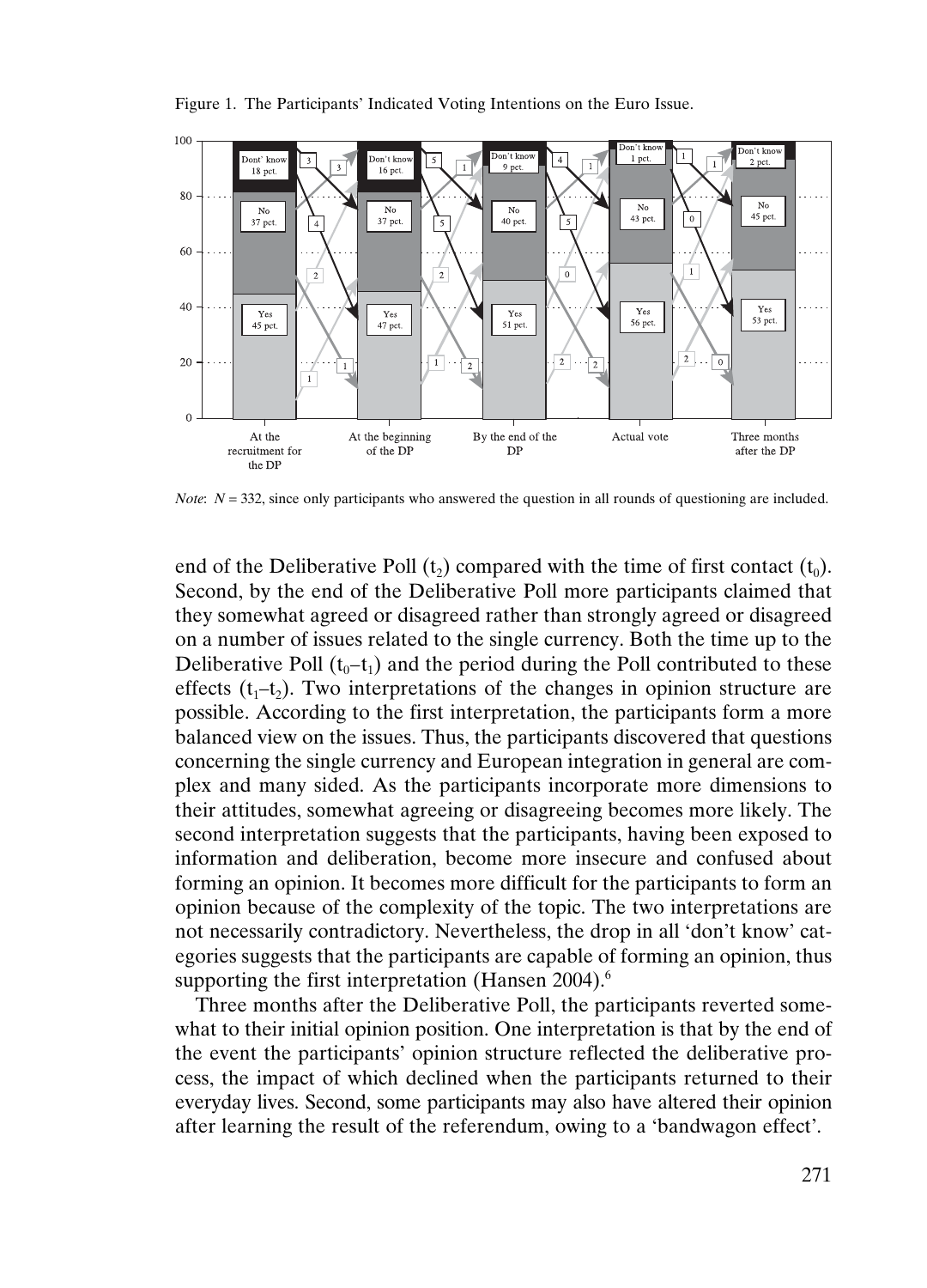|  |  |  |  |  | Table 4. Net Change to Key Attitude Items (percent) |  |  |  |
|--|--|--|--|--|-----------------------------------------------------|--|--|--|
|--|--|--|--|--|-----------------------------------------------------|--|--|--|

|                                                                                                         | Strongly<br>agree | Somewhat<br>agree | Neither agree<br>nor disagree | Somewhat<br>disagree | Strongly<br>disagree | Don't know     | Mean    |
|---------------------------------------------------------------------------------------------------------|-------------------|-------------------|-------------------------------|----------------------|----------------------|----------------|---------|
| It is an important priority for the EU to include additional countries in the Union as soon as possible |                   |                   |                               |                      |                      |                |         |
| $t_0$ – Recruitment interview                                                                           | 33                | 22                |                               | 10                   | 24                   |                | 57      |
| $t_1$ – At the beginning of the Deliberative Poll                                                       | 22                | 28                | 17                            | 16                   | 12                   |                | 58      |
| $t_2$ – At the end of the Deliberative Poll                                                             | 26                | 35                | 19                            | 11                   |                      |                | $66***$ |
| $t3$ – Three months after the Deliberative Poll                                                         | 33                | 31                |                               | 15                   | 12                   | 6              | 65      |
| $t_0$ – Control group at recruitment                                                                    | 28                | 22                |                               | 10                   | 24                   | 12             | 55      |
| $t_2$ – Control group during the Deliberative Poll                                                      | 26                | 22                |                               | 10                   | 24                   | 9              | 53      |
| Danish participation in the single currency reduces Denmark's independence                              |                   |                   |                               |                      |                      |                |         |
| $t_0$ – Recruitment interview                                                                           | 34                |                   |                               | 10                   | 34                   | 10             | 50      |
| $t_1$ – At the beginning of the Deliberative Poll                                                       | 26                | 24                |                               | 12                   | 29                   |                | 52      |
| $t2 - At the end of the Deliberative Poll$                                                              | 24                | 20                |                               | 19                   | 30                   | $\overline{c}$ | $47*$   |
| $t_3$ – Three months after the Deliberative Poll                                                        | 29                | 14                |                               | 14                   | 38                   | 3              | 45      |
| $t_0$ – Control group at recruitment                                                                    | 33                | 11                |                               | 9                    | 33                   | 11             | 50      |
| $t_2$ – Control group during the Deliberative Poll                                                      | 32                | 11                |                               | 10                   | 36                   |                | 48**    |
| Danish participation in the single currency lowers the current Danish interest rates                    |                   |                   |                               |                      |                      |                |         |
| $t_0$ – Recruitment interview                                                                           | 14                | 11                |                               | 6                    | 19                   | 46             | 49      |
| $t_1$ – At the beginning of the Deliberative Poll                                                       | 14                | 13                | 24                            | 8                    | 10                   | 31             | $53**$  |
| $t2 - At the end of the Deliberative Poll$                                                              | 15                | 23                | 28                            |                      |                      | 18             | 58**    |
| $t3$ – Three months after the Deliberative Poll                                                         | 15                | 12                |                               | 13                   | 22                   | 31             | $46**$  |
| $t_0$ – Control group at recruitment                                                                    | 12                | 9                 |                               | 6                    | 18                   | 51             | 48      |
| $t2$ – Control group during the Deliberative Poll                                                       | 14                | 9                 |                               |                      | 17                   | 43             | 49      |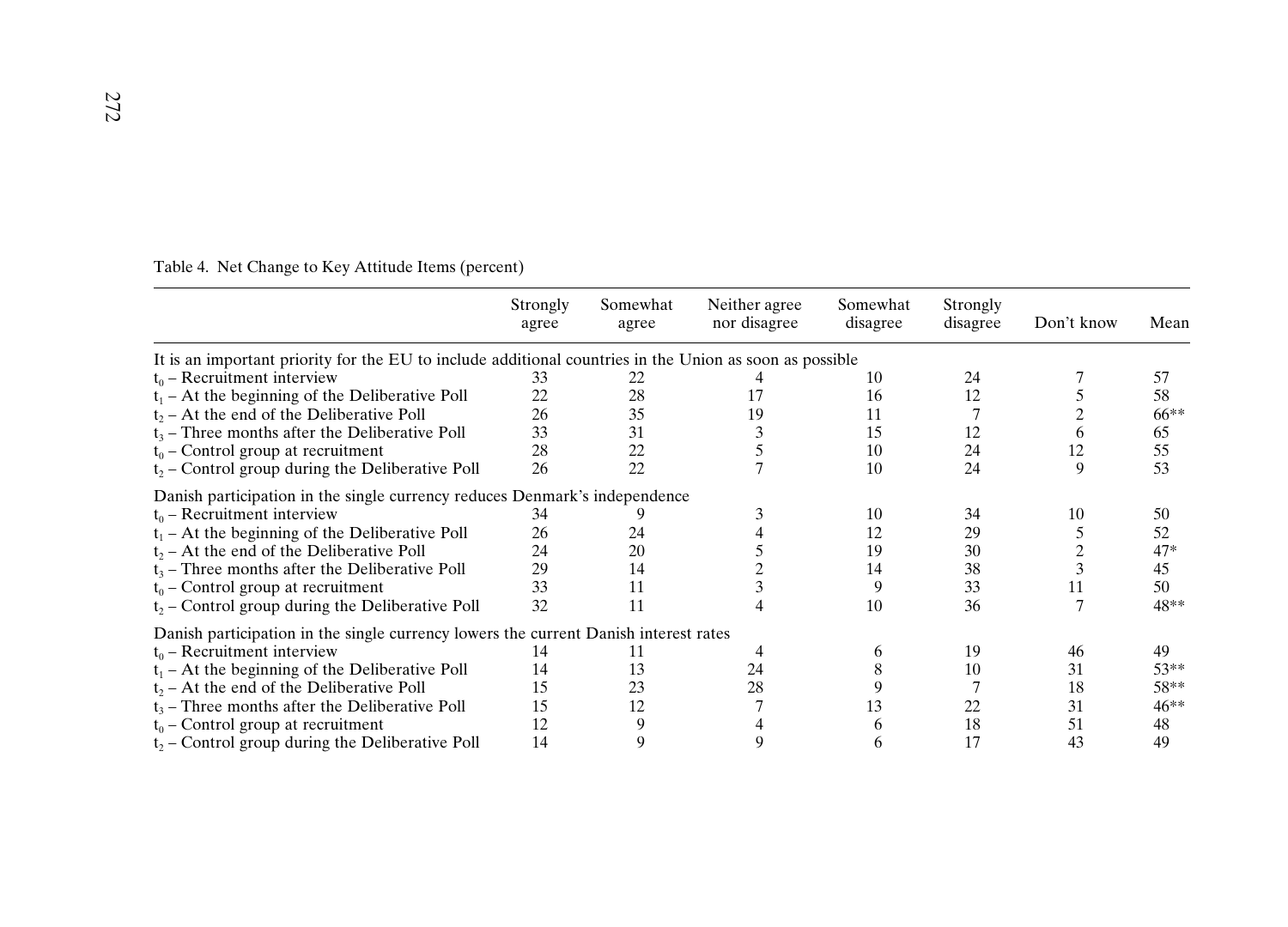| Danish participation in the single currency weakens the Danish welfare system |    |    |    |    |        |
|-------------------------------------------------------------------------------|----|----|----|----|--------|
| $t_0$ – Recruitment interview                                                 |    |    |    |    |        |
| $t_1$ – At the beginning of the Deliberative Poll                             | 16 |    |    |    | 45**   |
| $t2 - At the end of the Deliberative Poll$                                    | 13 |    |    | 30 |        |
| $t3$ – Three months after the Deliberative Poll                               | 19 |    | 18 | 38 | $30**$ |
| $t_1$ – Control group at recruitment                                          | 16 |    |    | 44 |        |
| $t2$ – Control group during the Deliberative Poll                             | 19 |    |    | 41 | $30**$ |
| The single currency is a step toward 'the United States of Europe'            |    |    |    |    |        |
| $t_0$ – Recruitment interview                                                 | 50 | 18 |    |    |        |
| $t_1$ – At the beginning of the Deliberative Poll                             | 35 |    |    |    | $65**$ |
| $t2 - At the end of the Deliberative Poll$                                    | 23 |    |    |    | $51**$ |
| $t3$ – Three months after the Deliberative Poll                               | 40 |    | 10 |    | $62**$ |
| $t_0$ – Control group at recruitment                                          | 48 |    |    |    |        |
| $t2$ – Control group during the Deliberative Poll                             | 49 |    |    |    |        |

*Note*: *N* varies from 350 to 364. The mean is calculated on a scale where strongly agree = 100, somewhat agree = 75, neither agree nor disagree and don't know = 50, somewhat disagree <sup>=</sup> 25 and strongly disagree <sup>=</sup> 0.

\* The difference from the previous round of questions is significant at  $p < 0.1$ .

\*\* Significance at *<sup>p</sup>* <sup>&</sup>lt; 0.05. (two-tailed test). The two control groups are independent. The control group at recruitment has *N* of 1,674/1,675 and the control group during the Deliberative Poll has *N* of 984. Both control groups are weighted according to the Danish electorate.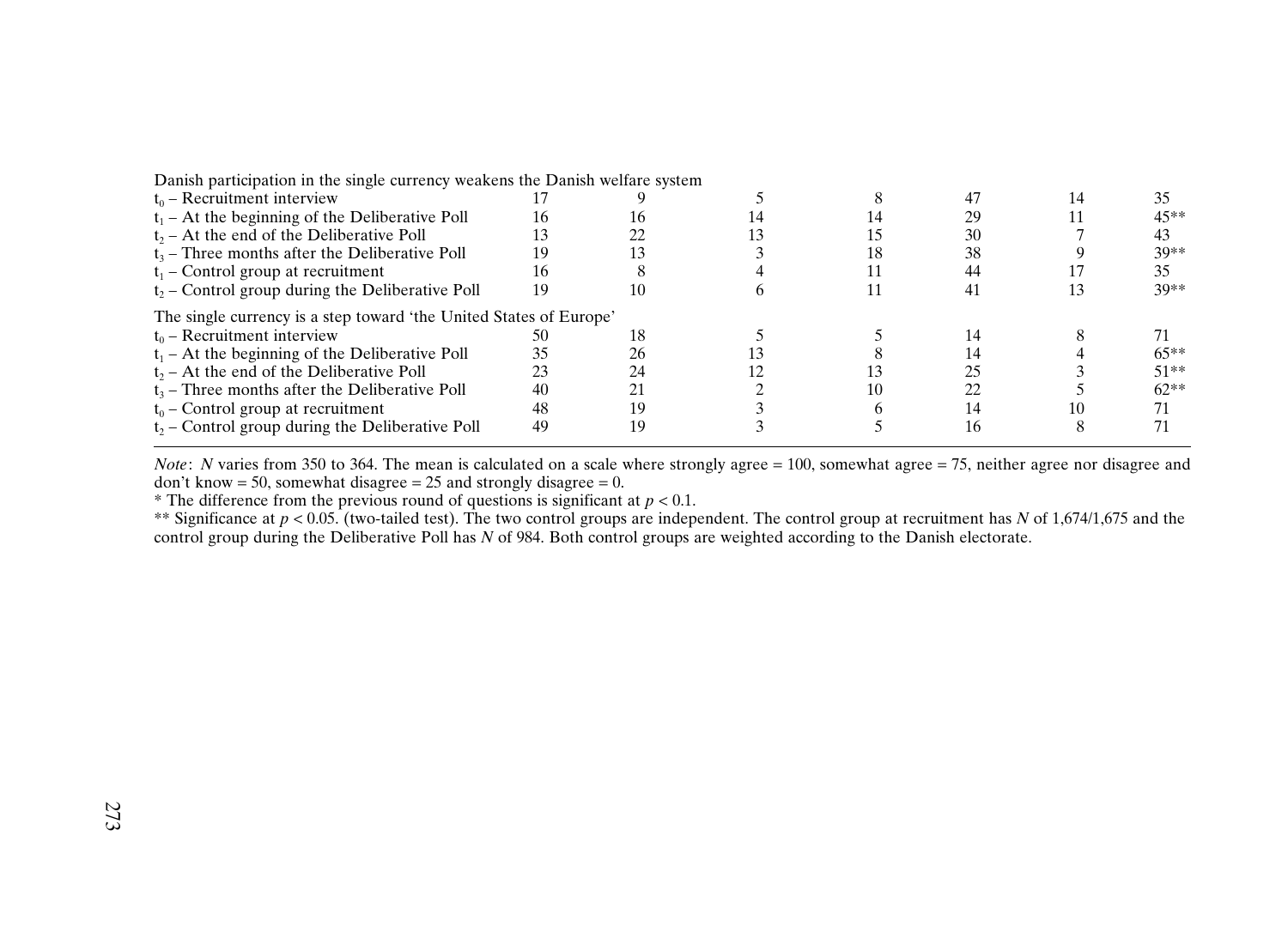The two control groups can be seen as representing public opinion. Including the two control groups in Table 4 allows us to conclude that attitude changes among the participants in the Deliberative Poll were brought about by the process of the Deliberative Polling and not by a general development in public opinion. At the time of recruitment the participants in the Deliberative Poll reflect opinion representativeness when compared with the control group. Furthermore, the number of undecided in the control groups shows only moderate decreases compared with the larger drop in the number of undecided participants in the Deliberative Poll. A general effect from the ongoing campaign before the referendum on general public opinion is, accordingly, only moderately present, given the minor decrease in the number of undecided in the control group. Based on this, we conclude that the attitude change experienced by the participants is brought about by the process of the Deliberative Poll and not by a general development in public opinion.

Even though there are significant net changes throughout the process of the Deliberative Poll, the net attitude changes in Table 4 do not show changes at the individual level. An individual change of opinion in one direction may be cancelled out by an opposite change by another individual. Table 5 therefore includes the gross change of opinion at the individual level.

Changing opinion in the exchange of viewpoints with others during a deliberative process suggests that opinion is not a stable property but an ongoing process continuously developing as people engage with each other. Between 7 and 28 percent of the participants altered their view from agreeing to disagreeing or vice versa on a number of issues related to the single currency. Changes in opinion were also found before the deliberative phase

| Changed category |        |                               |    |                                                                                 |    |                                     | Changed side |                       |                  |
|------------------|--------|-------------------------------|----|---------------------------------------------------------------------------------|----|-------------------------------------|--------------|-----------------------|------------------|
| $t_0 - t_1$      |        | $t_1-t_2$ $t_2-t_3$ $t_0-t_2$ |    | At some<br>point                                                                |    | $t_0 - t_1$ $t_1 - t_2$ $t_2 - t_3$ |              | $t_0$ -t <sub>2</sub> | At some<br>point |
|                  |        |                               |    | If Denmark joins the single currency it cannot resign at a later point in time  |    |                                     |              |                       |                  |
| 67               | 62.    | 63                            | 74 | 88                                                                              | 23 | 19                                  | 22           | 28                    | 45               |
|                  |        |                               |    | The cooperation within the single currency is undemocratic                      |    |                                     |              |                       |                  |
| 61               |        | $46**$ 54** 61                |    | 80                                                                              | 19 | $10**$                              | $15**$       | 16                    | 32               |
|                  |        |                               |    | Danish participation in the single currency is beneficial to the Danish economy |    |                                     |              |                       |                  |
| 64               | $47**$ | $60**$                        | 68 | 84                                                                              |    | $3**$                               | 6*           |                       | 12               |

Table 5. Gross Change on Key Items (percent of participants who changed their views)

*Note*: All questions had a five-point scale and a 'don't know' option. 'Changed category' is defined as a change between the six points. 'Changed side' is defined as a change from 'agrees' to 'disagrees' or vice versa. Only respondents who answered the question in both relevant rounds of questioning are included. *N* varies from 327 to 364. 'At some point' refers to participants changing at least once between the four polls. All changes in the table are significant compared with no change. \*\* The number of participants changing opinion is significant compared with the previous phase at  $p < 0.05$  (two-tailed test).

\* Significance at  $p < 0.1$ .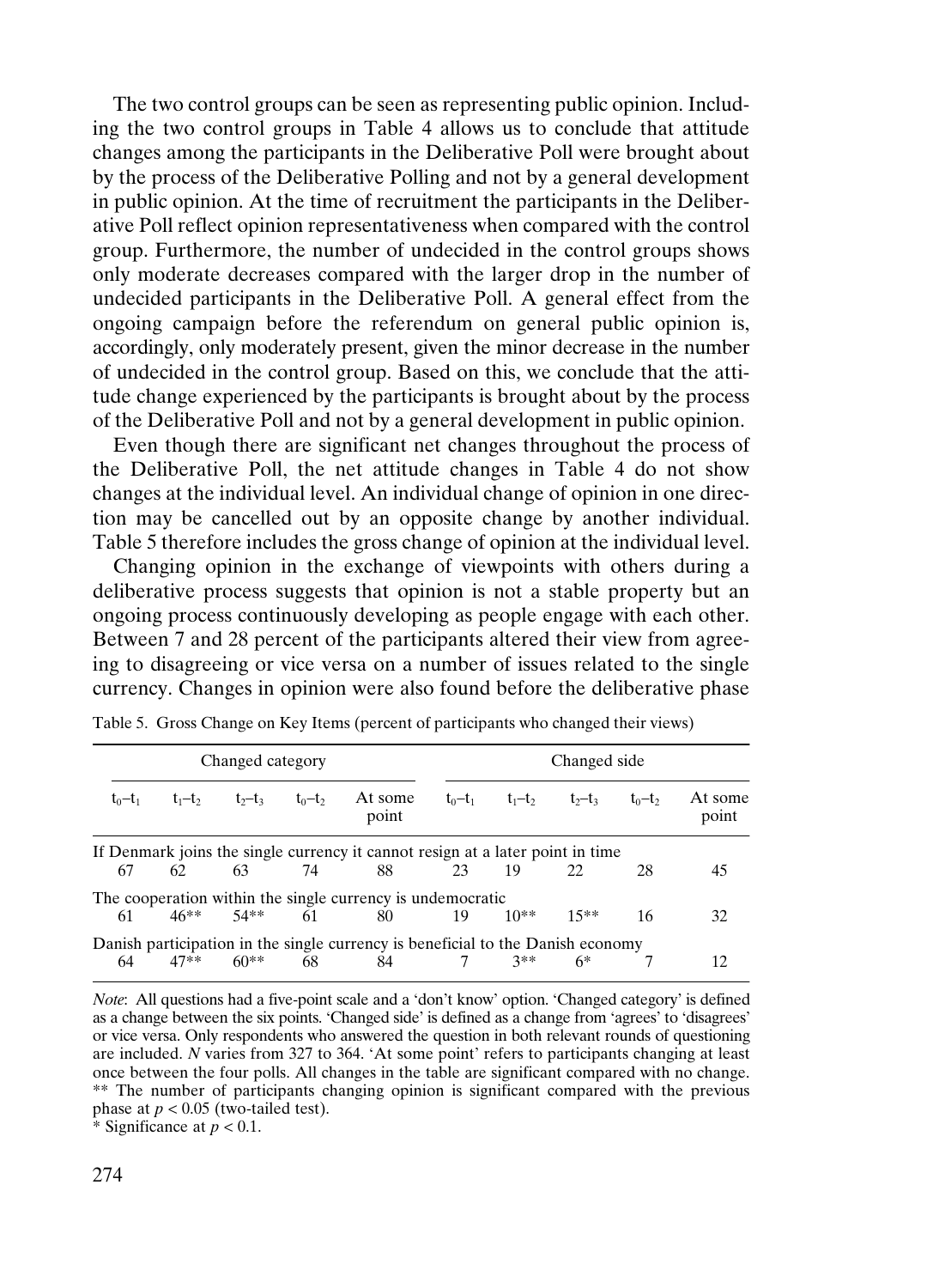$(t_0-t_1)$  as well as after the deliberative phase  $(t_2-t_3)$ . The changes of opinion among the participants before  $t_1$  are ascribed to among other things, the information material, discussions about the EU with friends and family and increased awareness of the public debate. The changes during the Deliberative Poll most likely owe to group discussions and the plenary sessions with politicians and experts.7 Fewer participants changed their opinion during the Deliberative Poll compared with before the event  $(t_0-t_1)$ . When asked directly, 32 percent of the participants indicated that they had changed their opinion on one or more issues related to the single currency from the time of the recruitment to the end of the Deliberative Poll. Up to 22 percent of the participants changed their opinion after the Deliberative Poll  $(t_2-t_3)$ . In this respect, the Deliberative Poll did not create stable opinions in the sense of the opinions remaining unchangeable after the deliberative process.8

A change of opinion can never in itself be a criterion for a successful deliberative process. The changes of opinion can also be a sign of manipulation or group conformity rather than a sign of informed opinion formation. However, careful analyses of the data of the Danish Deliberative Poll show no general effect of conformity or manipulation (Hansen 2004). Furthermore, 82 percent of the participants indicated that there was no pressure towards certain opinions (Table 6). Although many participants changed their opinion, they did not change it in one and the same direction or reach an agreement on the issue. (See also Table 7.)

The changes in opinion on the aggregated level have fostered more balanced opinion formation, since the answers in extreme categories (strongly agreeing or disagreeing) decrease. However, this may not be the same as a more consistent opinion structure. The correlation between pairing four analytically related statements in two sets in Table 8 may indicate an answer to this. The two statements in each set measure equivalent or strongly related items in an analytical as well as a theoretical sense. The first set relates Denmark's independence to further integration in terms of a United States of Europe. The second set relates the Danish economy to the workers' situation if the single currency is introduced. Generally speaking, increasing correlations are found between the statements in each set during the process of information  $(t_0-t_1)$  and the process of deliberation  $(t_1-t_2)$ .

The point that the participants gain a higher degree of opinion consistency and coherence is confirmed. The opinion consistency and coherence are partly lost when the participants return to their everyday lives  $(t<sub>3</sub>)$ , but remain higher than before the deliberative experience.

#### *Education of the Participants*

The potential of deliberation for educating citizens is analysed by focusing on the participants' development of knowledge about the single currency.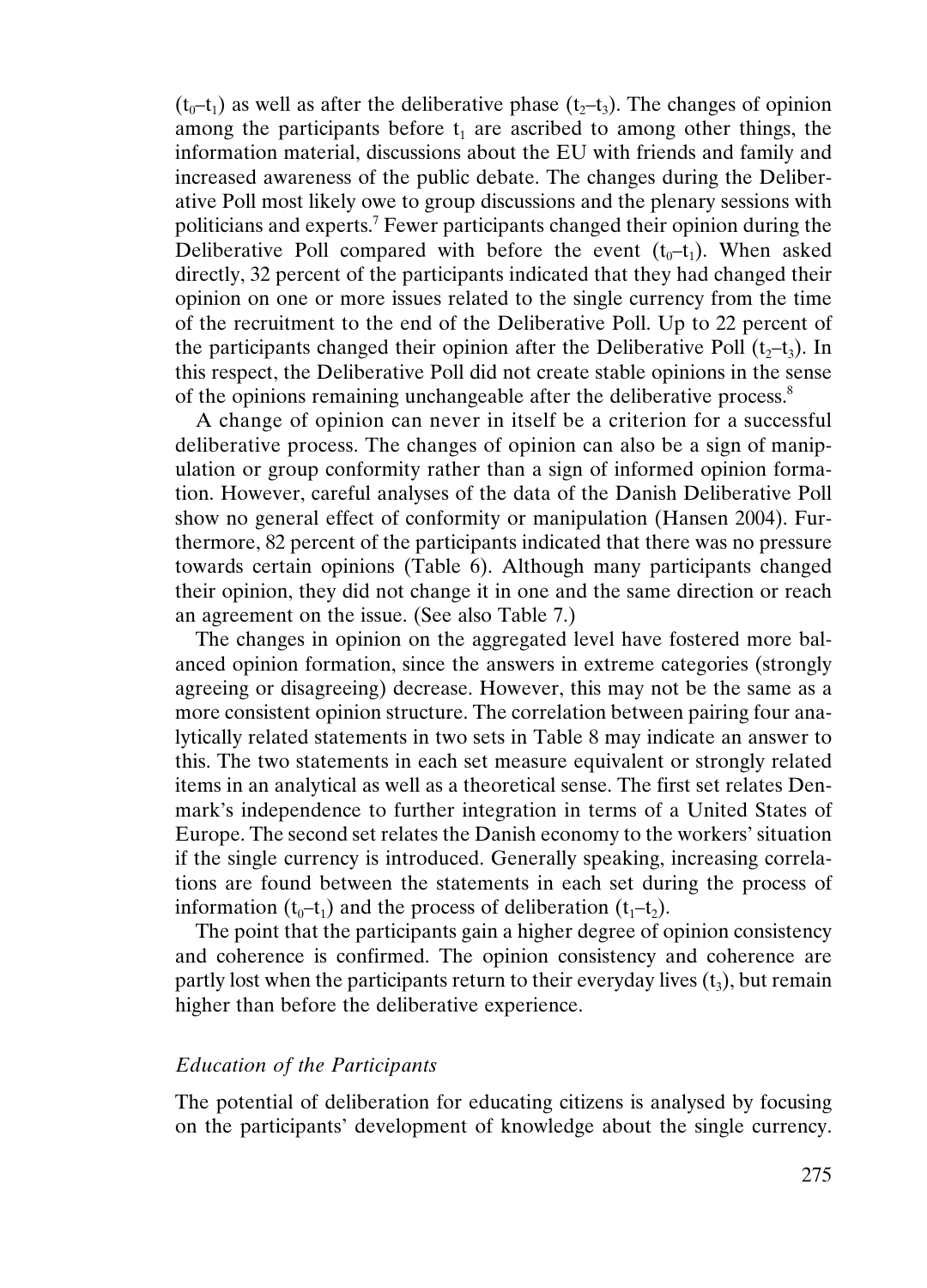|                                                                                                                                                                   | Agree | Neutral | Disagree | N   |
|-------------------------------------------------------------------------------------------------------------------------------------------------------------------|-------|---------|----------|-----|
| Information<br>Participating in the Deliberative Poll has increased my                                                                                            | 93    | 5       | 2        | 359 |
| understanding of the euro<br>The Deliberative Poll did not add much to my<br>knowledge about the euro                                                             | 21    | 8       | 71       | 353 |
| Balanced opinion and broad understanding<br>Participating in the Deliberative Poll has balanced my<br>opinion on the euro                                         | 74    | 12      | 14       | 355 |
| Participating in the Deliberative Poll has increased my<br>understanding of both yes and no arguments towards<br>the euro                                         | 88    | 9       | 3        | 356 |
| Pressure towards certain opinions<br>There was a pressure towards changing one's opinion<br>in a certain direction                                                | 6     | 12      | 82       | 357 |
| The use of Deliberative Polling<br>The result from the Deliberative Poll ought to be.<br>binding for political decisions, even when it is against a               | 21    | 20      | 59       | 350 |
| majority among the politicians<br>The results from the Deliberative Poll ought only to be<br>one source of information among many available to the<br>politicians | 81    | 10      | 9        | 348 |
| Deliberative Polls ought not to be used                                                                                                                           | 3     | 7       | 90       | 352 |
| Deliberative accountability<br>As a participant in the Deliberative Poll you also speak<br>for citizens who did not have the opportunity to<br>participate        | 87    | 11      | 12       | 352 |
| As a participant in the Deliberative Poll you speak only<br>for yourself                                                                                          | 29    | 11      | 60       | 351 |

Table 6. Participant Evaluation of the Deliberative Poll and Its Use (percent),  $t_2$ 

*Note*: 'Agree' consists of strongly and somewhat agreeing, 'disagree' consists of strongly and somewhat disagreeing, and 'neutral' consists of neither agreeing nor disagreeing and 'don't know'.

There is a strong increase among the participants in the level of knowledge on the issues (Table 9). The increase in knowledge is ascribed to the information material the participants received before the event on 26–27 August  $(t<sub>1</sub>)$  and to the deliberative process during the weekend  $(t<sub>2</sub>)$ . Furthermore, several participants indicate an increased awareness of the public debate thanks to the fact that they were invited to the Deliberative Poll and, thus, became more aware of the topic (Andersen & Hansen 2002). The education effect remains present after the Deliberative Poll  $(t_3)$ , leading to the conclusion that the Deliberative Poll has an educating effect. Comparisons with the control groups suggest that the public experienced only a minor effect on their level of knowledge about the single currency. The smallness of this effect can be ascribed to the simultaneously ongoing referendum campaign.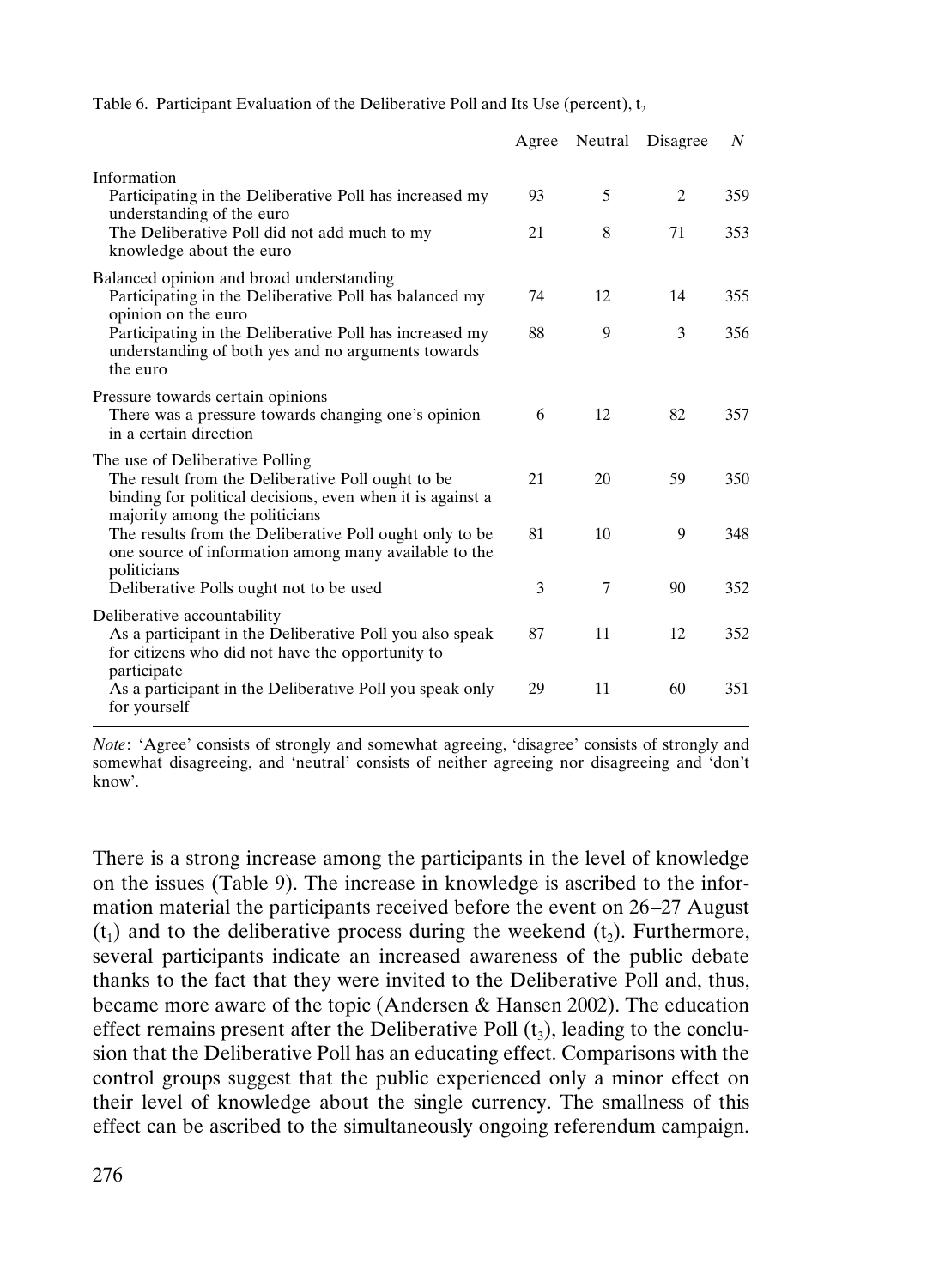|                                                                                                                           | Agree | Neutral | Disagree | $\boldsymbol{N}$ |
|---------------------------------------------------------------------------------------------------------------------------|-------|---------|----------|------------------|
| Argumentation                                                                                                             |       |         |          |                  |
| The participants in the group argued by referring to<br>what would be best for themselves                                 | 25    | 26      | 49       | 354              |
| The participants in the group argued for a case by<br>referring to justice and general principles                         | 57    | 25      | 18       | 355              |
| The discussions were characterized by responsiveness<br>towards each other's arguments                                    | 88    | 9       | 3        | 353              |
| An understanding of the arguments opposing my own<br>arguments was created                                                | 84    | 11      | 5        | 352              |
| The participants in the group argued by warning<br>against negative consequences of a yes or no to the<br>single currency | 54    | 18      | 28       | 352              |
| The participants in the group argued by referring to<br>what would be best and most fair for all citizens                 | 70    | 18      | 12       | 354              |
| All positions in the group were considered with equal<br>respect                                                          | 85    | 9       | 6        | 354              |
| The arguments of the other participants were useful in<br>forming my own position                                         | 69    | 17      | 14       | 356              |
| Consensus                                                                                                                 |       |         |          |                  |
| From the beginning there was consensus in the group                                                                       | 25    | 21      | 54       | 346              |
| Towards the end there was consensus in the group                                                                          | 27    | 21      | 52       | 344              |
| There was consensus in the group on how to deliberate                                                                     | 82    | 10      | 8        | 351              |
| It was difficult to agree on the questions to be asked in<br>the plenary sessions                                         | 28    | 12      | 60       | 353              |
| <b>Discussions</b>                                                                                                        |       |         |          |                  |
| A few of the participants dominated the discussions                                                                       | 45    | 17      | 38       | 353              |
| Alliances between some of the participants arose                                                                          | 31    | 24      | 45       | 353              |
| The discussions were superficial                                                                                          | 10    | 10      | 80       | 354              |
| There was too little time to discuss                                                                                      | 68    | 11      | 21       | 352              |
| All aspects of the euro debate were covered in the<br>group discussions                                                   | 64    | 17      | 19       | 355              |

Table 7. Deliberation in Group Sessions (percent),  $t_2$ 

*Note*: Twenty groups with 18–20 members in each deliberated during the weekend in Odense, in four group sessions of 2–3 hours' duration and four plenary sessions of one hour. 'Agree' consists of strongly and somewhat agreeing, 'disagree' consists of strongly and somewhat disagreeing, and 'neutral' consists of neither agreeing nor disagreeing and 'don't know'.

Table 6 also shows that 93 percent of participants agreed that they experienced an increase in their understanding of the issue. In this way the educational effect of deliberation is confirmed by both self-assessed items as in Table 7 and through a test on knowledge as in Table 9.

#### *Mutual Understanding*

In order to assess whether deliberation on the euro was based on mutual exchange and understanding among the participants the level of political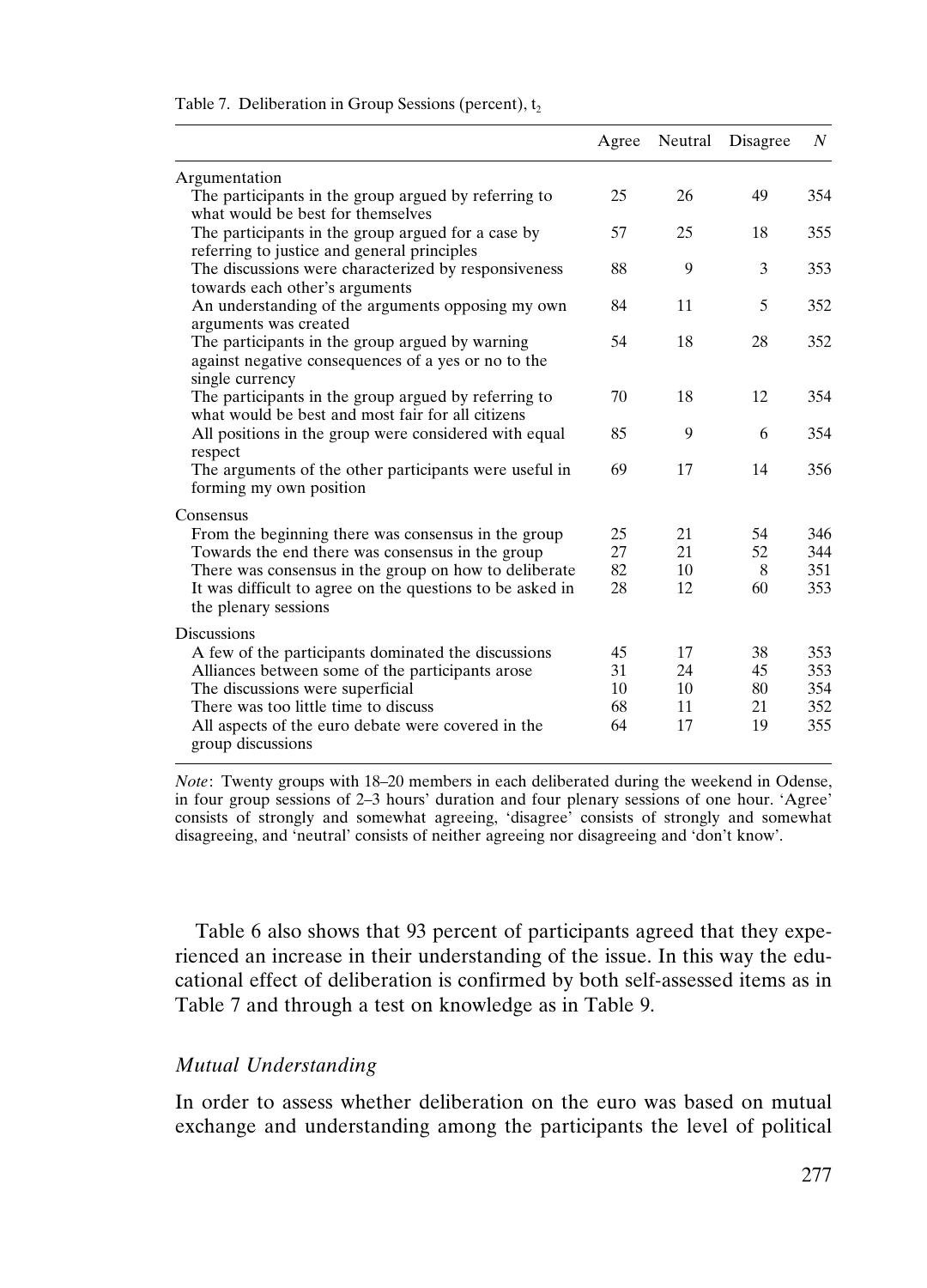Table 8. Correlation for Related Items (*N*)

|                                                                                 | $t_0$      | $t_1$      | t,         | t,         |
|---------------------------------------------------------------------------------|------------|------------|------------|------------|
| Danish participation in the single currency reduces Denmark's independence      |            |            |            |            |
| The single currency is a step toward 'the United States of Europe'              |            |            |            |            |
| Participants in the Deliberative Poll                                           | $0.288**$  | $0.446**$  | $0.550**$  | $0.437**$  |
|                                                                                 | (364)      | $(351) +$  | (347)      | (355)      |
| Two independent control groups                                                  | $0.273**$  |            | $0.315**$  |            |
|                                                                                 | (1,675)    |            | (986)      |            |
| Danish participation in the single currency is beneficial to the Danish economy |            |            |            |            |
| Danish participation in the single currency would weaken the workers' situation |            |            |            |            |
| Participants in the Deliberative Poll                                           | $-0.378**$ | $-0.466**$ | $-0.504**$ | $-0.472**$ |
|                                                                                 | (364)      | (353)      | (352)      | (353)      |
| Two independent control groups                                                  | $-0.350**$ |            | $-0.412**$ |            |
|                                                                                 | (1674)     |            | (986)      |            |

*Note*: The questions' five-point scales and the 'don't know' options were merged into three categories. 'Agree' consists of strongly and somewhat agreeing, 'disagree' consists of strongly and somewhat disagreeing, and 'neutral' consists of neither agreeing nor disagreeing and 'don't know'.  $t_0$  = time of recruitment,  $t_1$  = at the beginning of the Deliberative Poll,  $t_2$  = at the end of the Deliberative Poll and  $t_3$  = three months after the Deliberative Poll.

\*\* Correlation is significant at the 0.01 level (one-tailed).

\* Correlation is significant at the 0.05 level (one-tailed).

+ A bootstrapping procedure confirms that the correlation increases significantly from the previous wave at the 0.1 level (one-tailed).

tolerance was analysed. Two statements were presented in order to assess whether the process of the Deliberative Poll would increase the level of political tolerance among the participants (Table 10).

Fewer participants agree on the first statement by the end of the Deliberative Poll  $(t<sub>2</sub>)$ . This change may indicate that the participants became more tolerant through the process. More participants strongly agreed with the second statement at recruitment  $(t_0)$  than at the end of the Deliberative Poll  $(t<sub>2</sub>)$ . The participants changed towards their initial position on political tolerance when polled three months after the event, indicating, as stated earlier, that only few potentials of deliberation are fully maintained on a long-term basis. At first sight, the participants actually became less tolerant of others' viewpoints during the deliberative process according to the second statement. However, by the end of the Deliberative Poll  $(t<sub>2</sub>)$ , the participants might have felt that their own argumentation, owing to increased knowledge and awareness, was enhanced and thus have become more confident about their own arguments. This reflects a stronger belief in one's own argumentation rather than a lack of tolerance towards the argumentation of others. However, a reservation should be made about this interpretation. The item of political tolerance does not measure tolerance adequately, meaning that the validity of the item, in this respect, is not satisfactory. Still, there is no increase in the number of participants disagreeing with the second statement,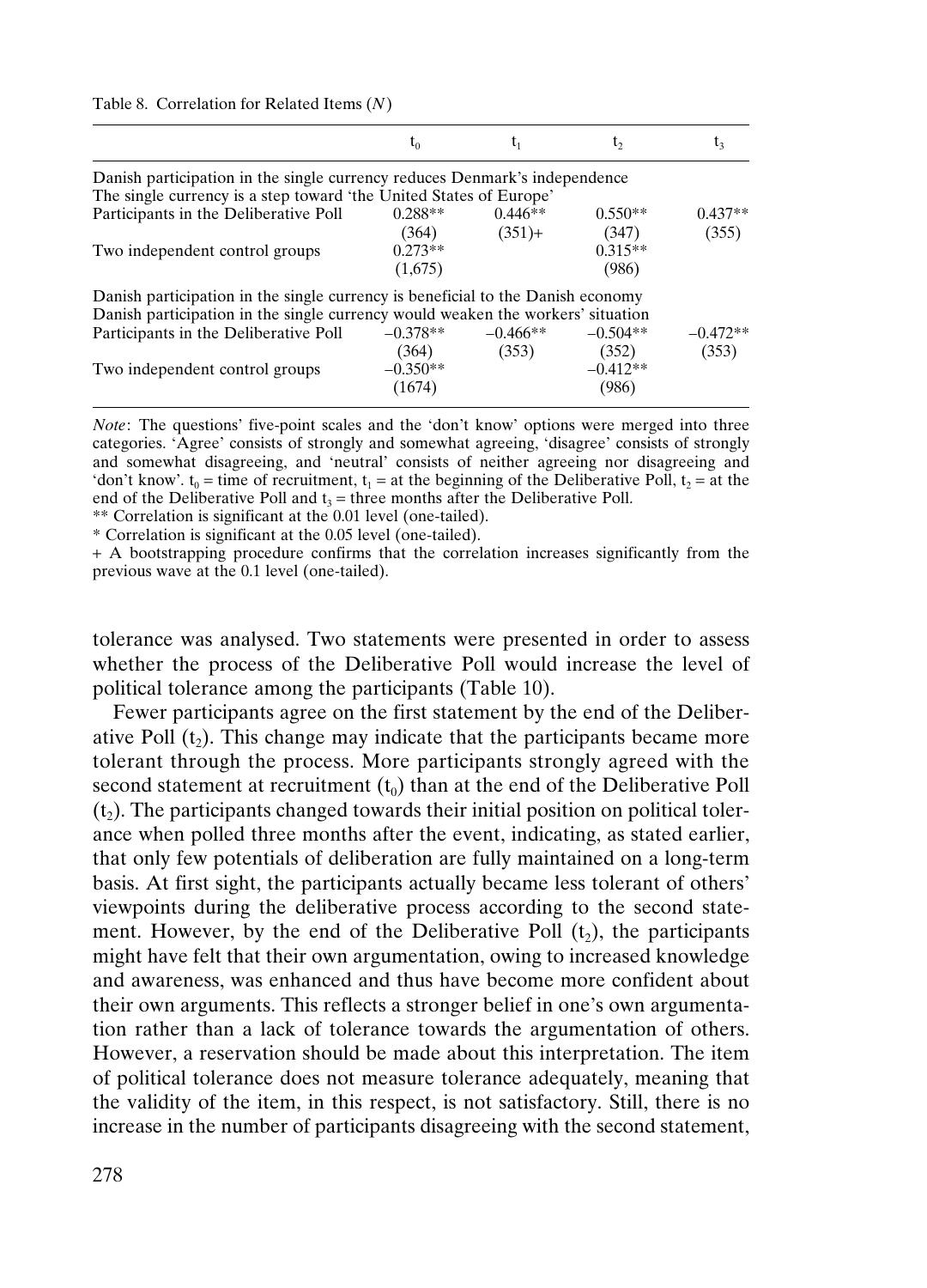| $t_{0}$<br>Recruitment                                      | Beginning of<br>Deliberative<br>Poll | t,<br>End of<br><b>Deliberative</b><br>Poll | t,<br>Three<br>months after<br>Deliberative Poll                                                                                                                                   | General<br>recruitment<br>survey $(t_0)$ | Control<br>group<br>(t <sub>2</sub> ) |
|-------------------------------------------------------------|--------------------------------------|---------------------------------------------|------------------------------------------------------------------------------------------------------------------------------------------------------------------------------------|------------------------------------------|---------------------------------------|
| too large (Yes)                                             |                                      |                                             | As a member of the monetary union, Denmark could be fined if the national fiscal deficit is                                                                                        |                                          |                                       |
| 41                                                          | $71**$                               | $80**$                                      | 82                                                                                                                                                                                 | 34                                       | 36                                    |
|                                                             |                                      |                                             | Denmark can decide its own interest rates if we join the monetary union (No)                                                                                                       |                                          |                                       |
| 73                                                          | 78                                   | $82**$                                      | 83                                                                                                                                                                                 | 72                                       | 74                                    |
| 64                                                          | 66                                   | $83**$                                      | Denmark can decide its own rates of taxation if we join the single currency (Yes)<br>$75**$                                                                                        | 59                                       | 65                                    |
| circulation starting in 2001, 2004, 2005 or 2007 (2004)     |                                      |                                             | If we vote yes at the referendum on 28 September the single currency will enter into                                                                                               |                                          |                                       |
| 51                                                          | $83**$                               | 89**                                        | 88                                                                                                                                                                                 | 48                                       | 53                                    |
| ECB)                                                        |                                      |                                             | If Denmark joins the single currency the Danish National Bank will be closed down, continue<br>to operate as now or become part of the European Central Bank (ECB) (become part of |                                          |                                       |
| 59                                                          | 55                                   | $66***$                                     | 68                                                                                                                                                                                 | 56                                       | 54                                    |
| Will the euro coins have a national side? (Yes)<br>53       | $91**$                               | $94**$                                      | 92                                                                                                                                                                                 | 49                                       | $76***$                               |
| in situations of an unstable foreign exchange market? (Yes) |                                      |                                             | Is Denmark already involved in a monetary union where the member states help each other                                                                                            |                                          |                                       |
| 83                                                          | 78*                                  | $87**$                                      | 88                                                                                                                                                                                 | 73                                       | 75                                    |
|                                                             |                                      |                                             |                                                                                                                                                                                    |                                          |                                       |

Table 9. Level of Knowledge (percentage of correct answers)

*Note*: *N* varies from 354 to 364. In the general recruitment survey *N* varies between 1,669 and 1,672. The control group's  $N = 984$ . The general recruitment survey and the control group are weighted according to the Danish electorate. Correct answers in parenthesis.

\* The difference from the previous round of questions is significant at  $p < 0.1$ .

\*\* Significance at *p* < 0.05 (two-tailed test). The two control groups are independent.

which suggests a group of politically tolerant people. Eighty-eight percent of the participants state that participating in the Deliberative Poll has increased their understanding of both yes and no arguments on the euro, and 74 percent feel that their own opinion on the single currency became more balanced as a result of their participation (Table 6). Based on this, the majority of the participants experienced a mutual understanding of differing viewpoints and the formation of a more balanced opinion.

Furthermore, the items in Table 7 support these interpretations. To a large extent the participants were sympathetic towards the arguments of other participants, an understanding of the arguments of others emerged, even though the arguments differed from the participants' viewpoints, and all viewpoints were considered with equal respect.

The increased understanding of the pros and cons of implementing the euro might be argued to increase the likelihood of the participants' understanding and acceptance of the final decision – in this case the result of the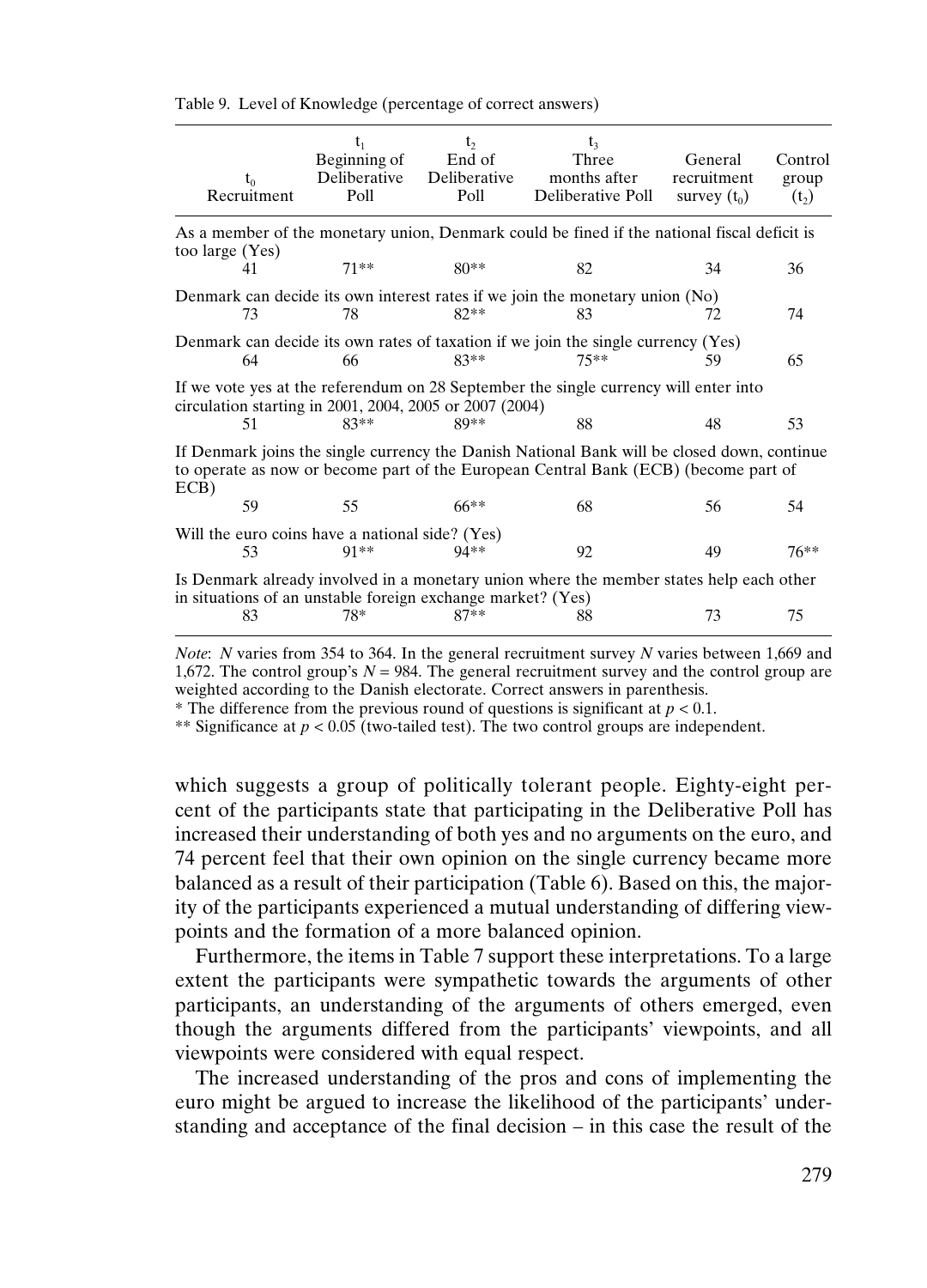|                                                                                                     | Strongly<br>agree | Somewhat<br>agree | Neither agree.<br>nor disagree | Somewhat<br>disagree | Strongly<br>disagree | Don't know | Mean   |
|-----------------------------------------------------------------------------------------------------|-------------------|-------------------|--------------------------------|----------------------|----------------------|------------|--------|
| Lack of knowledge is the reason why other citizens have political viewpoints that differ from yours |                   |                   |                                |                      |                      |            |        |
| $t_0$ – Recruitment interview                                                                       | 28                |                   |                                |                      | 34                   |            | 49     |
| $t_1$ – At the beginning of the Deliberative Poll                                                   | 10                |                   | 18                             |                      | 35                   |            | $40**$ |
| $t2 - At the end of the Deliberative Poll$                                                          |                   | 16                | 16                             |                      | 38                   |            | $36**$ |
| $t3$ – Three months after the Deliberative Poll                                                     | 17                | 16                |                                | 14                   | 42                   |            | 38     |
| $t_0$ – Control group at recruitment                                                                | 30                | 16                |                                |                      | 34                   |            | 51     |
| $t2$ – Control group during the Deliberative Poll                                                   | 30                | 16                |                                |                      | 35                   |            | 50     |
| Other citizens have good arguments for supporting political viewpoints that differ from yours       |                   |                   |                                |                      |                      |            |        |
| $t_0$ – Recruitment interview                                                                       | 67                |                   |                                |                      |                      |            | 85     |
| $t_1$ – At the beginning of the Deliberative Poll                                                   | 45                | 26                |                                |                      |                      |            | $75**$ |
| $t2 - At the end of the Deliberative Poll$                                                          | 47                | 30                |                                |                      |                      |            | 78     |
| $t3$ – Three months after the Deliberative Poll                                                     | 64                | 23                |                                |                      |                      |            | $86**$ |
| $t_0$ – Control group at recruitment                                                                | 66                |                   |                                |                      |                      |            | 85     |
| $t2$ – Control group during the Deliberative Poll                                                   | 68                |                   |                                |                      |                      |            | 85     |

#### Table 10. Political Tolerance (percent)

*Note*:  $N = 353-364$ . *N* for the control groups are 1,664 and 982. The mean is calculated on a scale where 'strongly agree' = 100, 'somewhat agree' = 75, 'neither agree nor disagree' and 'don't know' <sup>=</sup> 50, 'somewhat disagree' <sup>=</sup> 25 and 'strongly disagree' <sup>=</sup> 0.

\* The difference from the previous round of questions is significant at *p* <sup>&</sup>lt; 0.1.

\*\* Significance at *<sup>p</sup>* <sup>&</sup>lt; 0.05 (two-tailed test).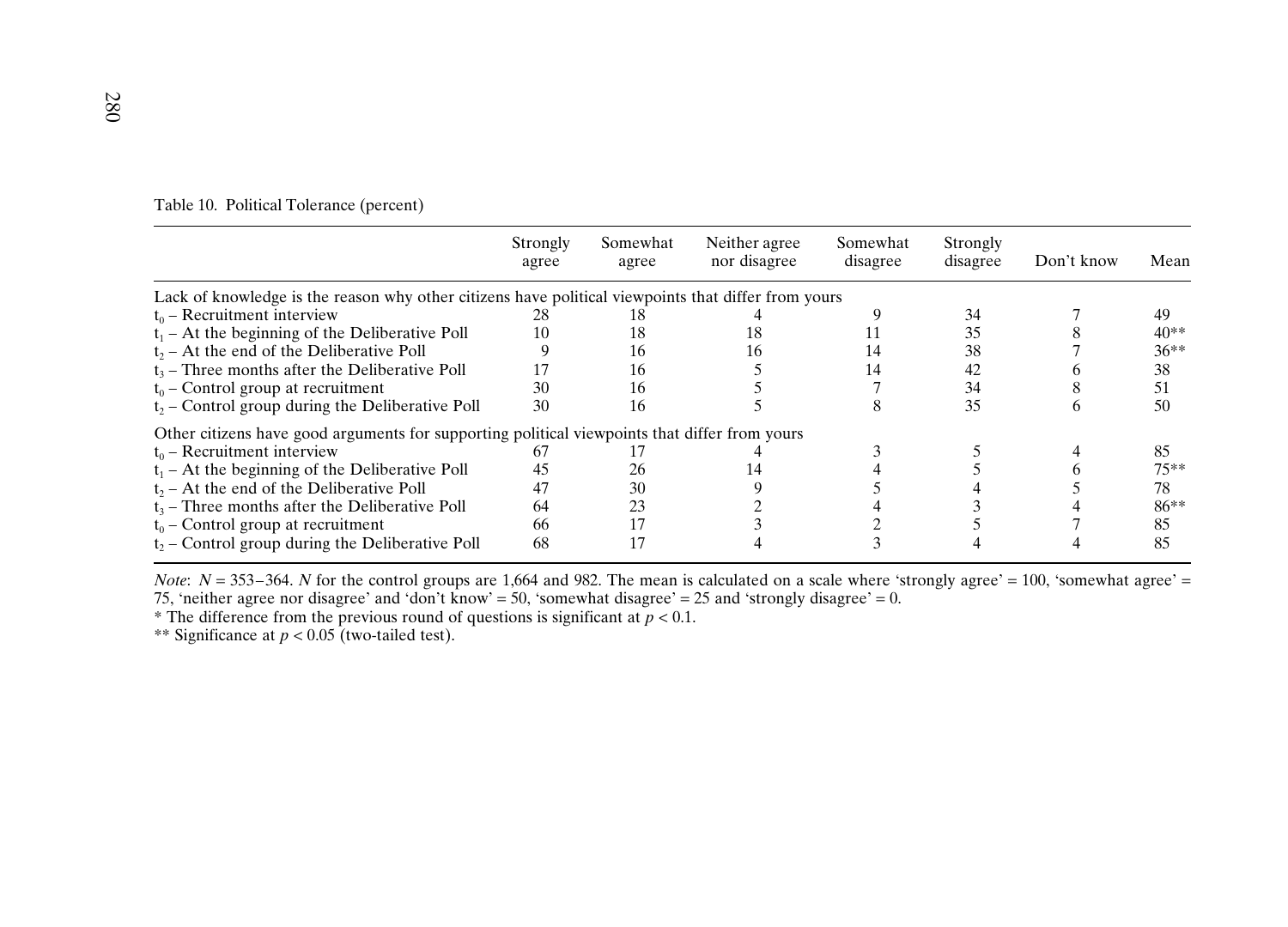referendum. On the other hand, participating in a deliberative process may also create an expectation among the participants that their post-deliberative advice should be integrated into the political process in general (Bohman 1996, 17). Otherwise, the participants may feel that their work has been overruled and they may come to oppose the final decision. But the purpose of the Danish Deliberative Poll was not to reach a collective decision, since it was never the intention to replace the result of the later national referendum. For this reason, it is unlikely that such an expectation was created.

As argued previously, the Deliberative Poll is supplementary to other representative institutions because of the lack of formal accountability. Table 6 shows that the majority of the participants in the Deliberative Poll agree with this line of argument. According to the majority of the participants, the results of a Deliberative Poll should not be binding for political decisions. Rather, the result of the Deliberative Poll should be one among many different sources of information available to the politicians.

However, the participants in the Deliberative Poll display a special sense of accountability that goes beyond the arena of the Deliberative Poll. Threequarters of the participants agree that they speak on behalf of citizens who did not get the opportunity to participate in the Deliberative Poll. This relates to a deliberative form of accountability (Gutmann & Thompson 1996, 128–32). In the Deliberative Poll the participants will be deliberatively accountable to the degree that they listen to and consider the objections made by other participants towards their own arguments in the process of justifying the reasons for their own opinions. The deliberative accountability is therefore a dialectical process between the participants in which arguments are met with counter-arguments in the search for justifying one's opinions in the most convincing way. A majority of the participants agree that other participants' arguments were useful in forming their own opinion (Table 7). Combined with a high degree of responsiveness and the use of arguments referring to the common good, deliberative accountability was present in the Deliberative Poll.

The positive view of the Deliberative Poll shown in Table 7 is subject to one methodological reservation. The outcome may owe to the participants evaluating the event as a positive experience rather than evaluating the deliberative process on its merit. In general, however, the Deliberative Poll succeeded in creating mutual understanding among the participants even though the dichotomous division on the single currency probably had a pluralizing effect on the participants too.

#### *Minimizing the Use of Arguments Referring to Narrow Self-Interest*

As argued above, a deliberative setting will minimize the use of arguments based on self-interest. Table 7 shows that not all of the participants think that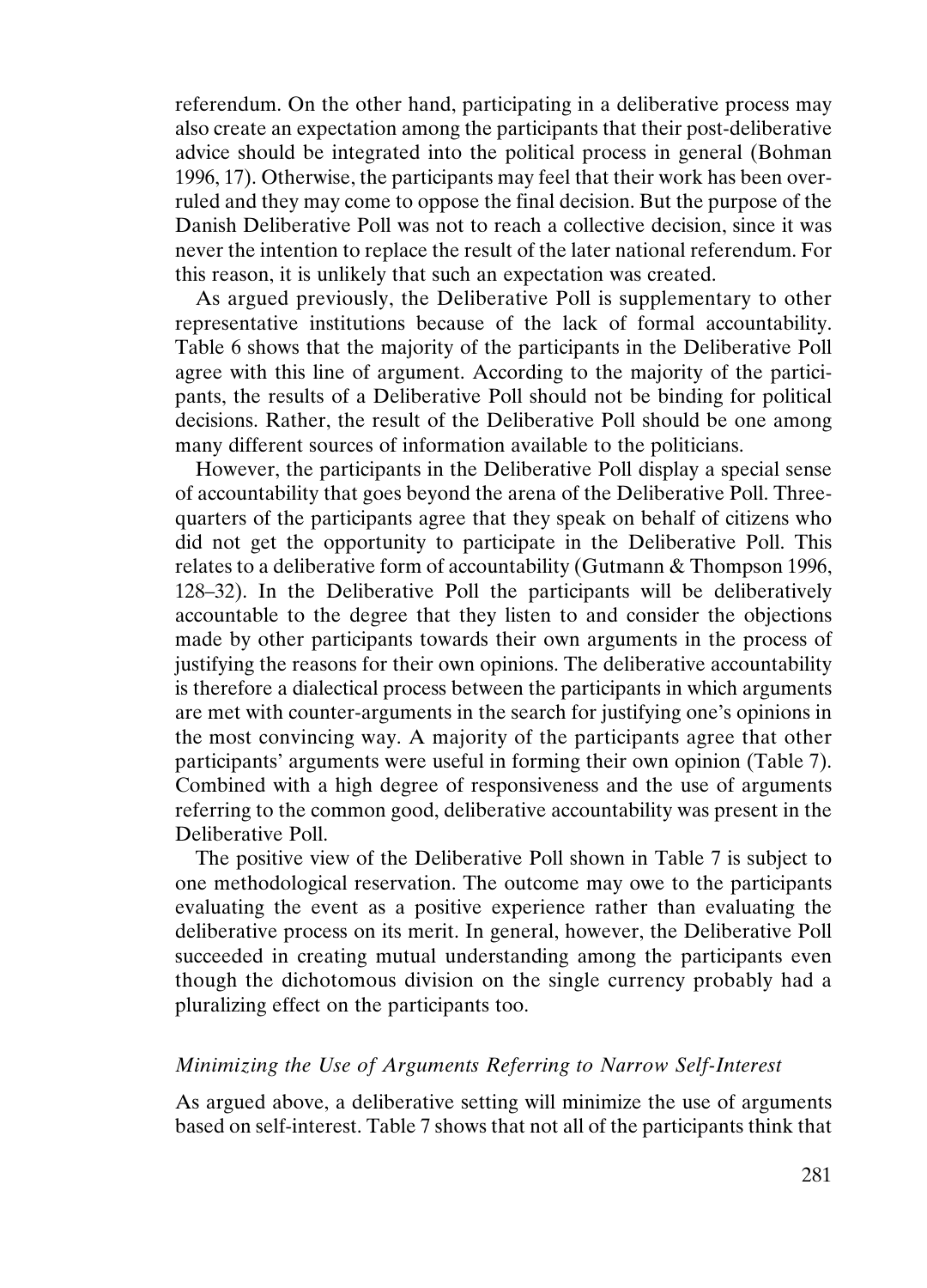self-interest is eliminated from the Deliberative Poll on the euro. Arguments referring to self-interest were, however, not dominant in the process. Rather the participants had an open-minded outlook, and hence engaged with more general principles and the consequences of joining the single currency for all Danish citizens. One reservation should be made. It can be claimed that to promote self-interest the participants might use arguments referring to common interests strategically. On the other hand, however, the deliberative setting will improve the chance of revealing and preventing such strategy. Similarly, it may be argued that creating an arena in which participants mainly argue by referring to general principles in itself improves the deliberative aspect of a democratic process (Fearon 1998, 54–55).

The participants did not agree on the issue either before  $(t_1)$  or after  $(t_2)$ the Deliberative Poll (Table 7). The dichotomy of the single currency was sustained throughout the deliberative process. But at the same time, the vast majority of the participants claim that they agree on the form of deliberation. The participants seem to agree to a much higher degree on the procedures of deliberation than on the issue. Eighty-two percent of the participants indicate that there was consensus on the procedures of deliberation. This strong agreement also suggests that deliberation is possible even when participators are entrenched on the issue. The only thing the participants had to agree on was the questions they wanted to ask the politicians and experts at the plenary sessions. Twenty-eight percent of the participants felt that it was difficult to agree on these questions. The requirement to a deliberative process voiced by some deliberative democrats saying that the participants as a minimum have to agree to disagree seems to have been fulfilled at the Deliberative Poll.

However, the constraints on the Deliberative Poll, such as scarce time resources and dominating participants, must not be neglected (Table 7). Thus, the ideal deliberative process interacts with real-world deliberation. Some obstacles to an ideal situation of deliberation are – as in other political settings – present in an arena like the Deliberative Poll. In the American National Deliberative Poll in 1996, a few participants dominated the deliberation (Merkel 1996; Smith 1999). As the Deliberative Poll represents an artificial setting in which much effort was made to provide the participants with the opportunity to act according to deliberative ideals (e.g. the use of moderators and balanced information), and as domination, scarce time resources and pluralized opinion structures were still present, it is reasonable to assume that these elements will also be present in other, less controlled deliberative arenas and in everyday talk, which is not moderated. Instead of trying to eliminate these elements, or simply overlook them as in some accounts of deliberative democracy, it is important to understand these sources of inequality, power and domination, and to try to incorporate these ineradicable features of deliberation into the theory of deliberative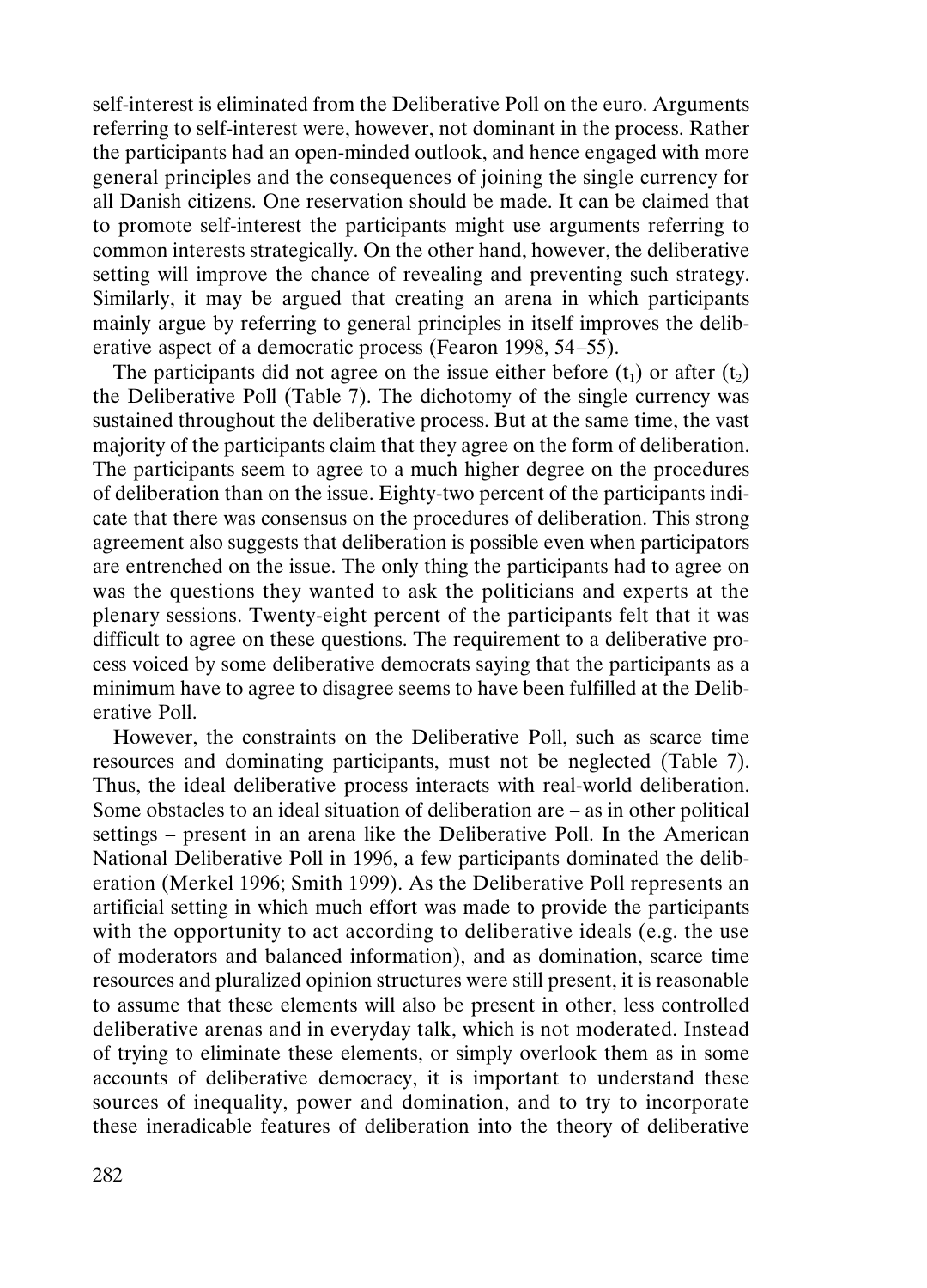democracy and to confront these features in the institutional design when future deliberative settings are designed (Mansbridge 1996; Mouffe 1996).

## Conclusion

A representative sample was successfully assembled in the Danish Deliberative Poll, allowing for a range of different experiences to be brought into the deliberative process. In this respect, there is no reason to assert (in Bell 1999, 86) that citizens are not able and willing to engage in deliberation on complicated matters such as the single currency. The quasi-experimental design of the Deliberative Poll qualified the participants to take a stand and form reasoned opinions. The participants changed their views during the ongoing deliberative processes. The participants were capable of reasoning and forming a consistent opinion on the highly complex issue of the single currency. Their knowledge about the issue as well as their capabilities to engage in political debates increased.

A Deliberative Poll does not and should not create an ideal deliberative speech situation. However, on a number of issues it provides an arena in which a range of arguments based on principles of deliberation have the opportunity to flourish. The prevalent principles in the Deliberative Poll were an increased understanding of different reasons for Denmark's participation in the single currency and increased responsiveness to other arguments. At the same time, elements from real-life politics were also present in the Deliberative Poll, concerning plurality, coalitions, self-interest and domination. These core and defining elements of politics cannot be eliminated from political processes and, thus, not from a Deliberative Poll. What is needed is an elaboration of how these features of politics interact with deliberation and how they are inter-related. The lack of elaboration of these features is one of the main critiques raised against more normative approaches of the theory of deliberative democracy. The results of the Deliberative Poll on the single currency pinpoint the need for a theoretical elaboration and development in order to obtain increased understanding of deliberative processes. The first step in doing so would be to incorporate and accept the so-called 'obstacles' as part of a democratic process – empirically as well as theoretically. Only through this approach is it possible to benefit from innovative deliberative experiments through which political deliberation without highly idealistic requirements of the process or outcome can take place.

The result of the Danish referendum on the single currency showed a majority against Denmark's participation. The result of the Deliberative Poll showed a majority for Denmark joining the single currency. The referendum and the Deliberative Poll are two distinct institutions of democracy. The referendum is a Danish constitutionally secured right for making decisions on,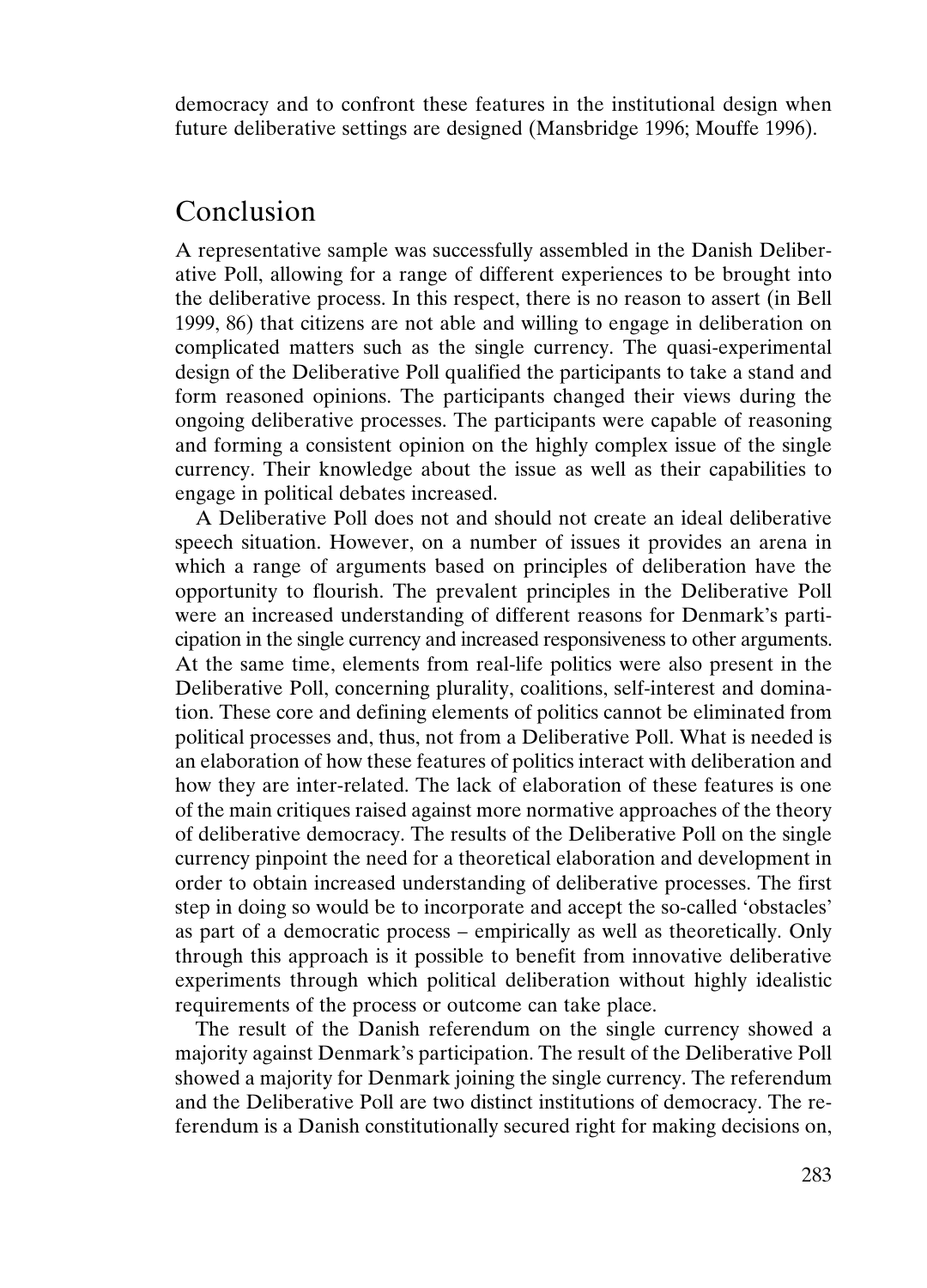for example, ceding sovereignty. The Deliberative Poll, on the contrary, is a supplementary arena for public deliberation and a method of communicating citizens' post-deliberative views to the public and to the established political institutions in a way that is supplementary to, for example, traditional opinion polls. The Deliberative Poll does not in any way substitute for the referendum. Whether, in the future, the Deliberative Poll will become an arena for supplementing and qualifying the public debate in relation to referendums, and political processes more broadly in a representative democracy, remains an open question.

#### ACKNOWLEDGEMENTS

Many thanks to Jim Fishkin and Bob Luskin for valuable discussions on aspects of deliberation and the methodology of Deliberative Polling. We are also indebted to the three anonymous reviewers for their constructive suggestions on an earlier version of this article. The usual disclaimer remains.

#### **NOTES**

- 1. James S. Fishkin has registered 'Deliberative Poll' and 'Deliberative Polling' as trademarks. The Danish National Deliberative Poll was conducted as a joint project between the Department of Political Science and Public Management at the University of Southern Denmark and the House of Mandag Morgen. PLS Rambøll Management conducted the recruitment and the control group interviews. All questionnaires were devised by the authors of this article. The Danish Broadcast System (Danmarks Radio) covered the media broadcasting of the Poll (radio, TV and internet). The following organizations, parties and companies financed the project: Nævnet vedr. EU-oplysning, the European Parliament, the Danish Institute of International Affairs, the Danish State Information Service (SI), Danish State Railways (DSB), the Confederation of Danish Industries, LO (The Danish Confederation of Trade Unions), Dansk Metal, Dansk Folkeparti, the Danish Bank, ISS (a large Danish-based facility services company), Novo Nordisk, Danfoss, Group 4 Falck, Coloplast, VELUX, Chr. Hansen, Grundfos, Danisco, Unimerco, J. Lauritzen, Bestseller A/S and the European Commission.
- 2. The number is based on a search on the terms 'deliberative' or 'deliberation' and 'democracy' in the title, abstract or keywords in Social Science Quotations Index (26 June 2003; Hansen 2004).
- 3. Citizens' Juries®, Consensus Conferences® and Planning Cells are other examples of such methods (e.g. Smith & Wales 2000; Andersen & Jæger 1999; Dienel & Renn 1995).
- 4. Aars and Offerdal (2000) introduced the  $t_1$  measure in their deliberative experiment in 1998.
- 5. See Hansen (2004) for more analyses on this issue.
- 6. One could assume that the participants simply changed from the 'don't know' to the 'neither nor' category during the Deliberative Poll. However, the share of the 'don't know' category at the time of recruitment does not correspond to the higher share of the 'neither nor' category at the beginning of the Deliberative Poll. Second, the movements between these categories are no more frequent than any other individual movement.
- 7. The change in attitudes may owe to polling methods telephone  $(t_0$  and  $t_3)$  versus selfadministered questionnaire  $(t_1$  and  $t_2)$ . However, this cannot explain the changes from  $t_1$  to  $t_2$ , where the polling methods were identical (Hansen 2000). Fishkin (1997) has also found changes from  $t_0$  to t<sub>2</sub> with identical methods.
- 8. These patterns of opinion change will undergo careful analysis in Hansen (2004).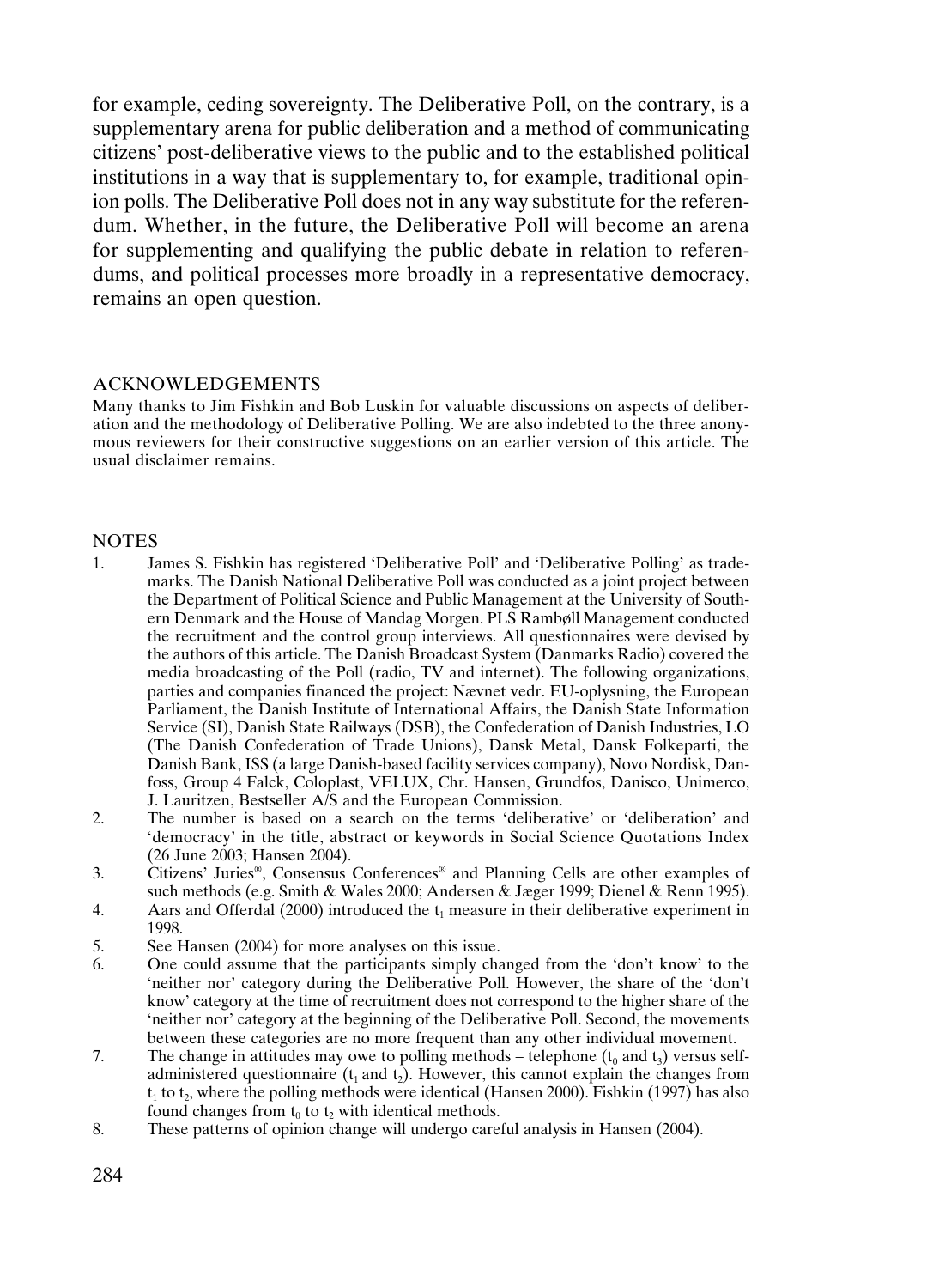#### **REFERENCES**

- Aars, J. & Offerdal, A. 2000. 'Representativeness and Deliberative Politics', in Rao, N., ed., *Representation and Community in Western Democracies.* London: Macmillan Press.
- Andersen, I. & Jæger, B. 1999. 'Danish Participatory Models. Scenario Workshops and Consensus Conferences: Towards More Democratic Decision-Making', *Science and Public Policy* 26(5), 331–40.
- Andersen, V. & Hansen, K. 2002. 'Deliberativt demokrati og den nationale folkehøring om euroen', *Politica* 34(1), 78–97.
- Barber, B. 1984. *Strong Democracy Participatory Politics for a New Age*. Berkeley: University of California Press.
- Bell, D. 1999. 'Democratic Deliberation: The Problem of Implementation', in Macedo, S., ed., *Deliberative Politics. Essays on Democracy and Disagreement*. Oxford: Oxford University Press.
- Benhabib, S. 1996. 'Toward a Deliberative Model of Democratic Legitimacy', in Benhabib, S., ed., *Democracy and Difference. Contesting the Boundaries of the Political*. Princeton: Princeton University Press.
- Bohman, J. 1996. *Public Deliberation Pluralism, Complexity, and Democracy*. Cambridge, MA: MIT Press.
- Bohman, J. 1999. 'Citizenship and Norms of Publicity. Wide Public Reason in Cosmopolitan Societies', *Political Theory* 27(2), 176–202.
- Buch, R. & Hansen, K. 2002. 'The Danes and Europe: From EC 1972 to Euro 2000 Elections, Referendums and Attitudes', *Scandinavian Political Studies* 25(1), 1–26.
- Campbell, D. & Stanley, J. 1963. *Experimental and Quasi-experimental Designs for Research*. Boston: Houghton Mifflin.
- Cooke, M. 2000. 'Five Arguments for Deliberative Democracy', *Political Studies* 48(2), 947–69.
- Dahl, R. 1989. *Democracy and Its Critics*. Yale: Yale University Press.
- Dienel, P. & Renn, O. 1995. 'Planning Cells: A Gate to "Fractal" Mediation', in Renn, O., Webler, T. & Wiedemann, P., eds, *Fairness and Competence in Citizen Participation.* Dordrecht: Kluwer Academic Publishers.
- Elster, J. 1998. *Deliberative Democracy*. Cambridge: Cambridge University Press.
- Englund, T. 2000. 'Rethinking Democracy and Education: Towards an Education of Deliberative Citizens', *Journal of Curriculum Studies* 32(2), 305–13.
- Eulau, H. 1969. *Micro–Macro Political Analysis. Accent of Inquiry.* Chicago: Aldine.
- Fearon, J. 1998. 'Deliberation as Discussion', in Elster, J., ed., *Deliberative Democracy*. Cambridge: Cambridge University Press.
- Fishkin, J. 1988. 'The Case for a National Caucus Taking Democracy Seriously', *The Atlantic* August, 16–18.
- Fishkin, J. 1991. *Democracy and Deliberation New Directions for Democratic Reform*. New Haven: Yale University Press.
- Fishkin, J. 1997. *The Voice of the People Public Opinion and Democracy*, 2nd edn. New Haven: Yale University Press.
- Fishkin, J. & Laslett, P. 2003. 'Introduction', in Fishkin, J. & Laslett, P., eds, *Debating Deliberative Democracy*. Malden, MA: Blackwell.
- Gargarella, R. 1998. 'Full Representation, Deliberation and Impartiality', in Elster, J., ed., *Deliberative Democracy.* Cambridge: Cambridge University Press.
- Gutmann, A. & Thompson, D. 1996. *Democracy and Disagreement*. Cambridge, MA: Belknap Press.
- Habermas, J. 1996. *Between Facts and Norms*. Cambridge, MA: MIT Press.

Hansen, K. 2000. 'Folkehøringen som ny demokratisk metode', *Metode & Data* 82, 10–32.

- Hansen, K. 2004. *Deliberative Democracy and Opinion Formation*. Odense: University Press of Southern Denmark.
- Hansen, K. & Pedersen, M. 2001. 'Folkehøringens fremtidsmuligheder en kritisk diskussion', in Fimreite, A., Larsen, H. & Aars, J., eds, *Lekmannsstyre under press – Festskrift til Audun Offerdal*. Oslo: Kommuneforlaget.
- Hansen, M. 1991. *The Athenian Democracy in the Age of Demosthenes Structure, Principles and Ideology.* Oxford: Blackwell.
- Held, D. 1996. *Models of Democracy*. Cambridge: Polity Press.